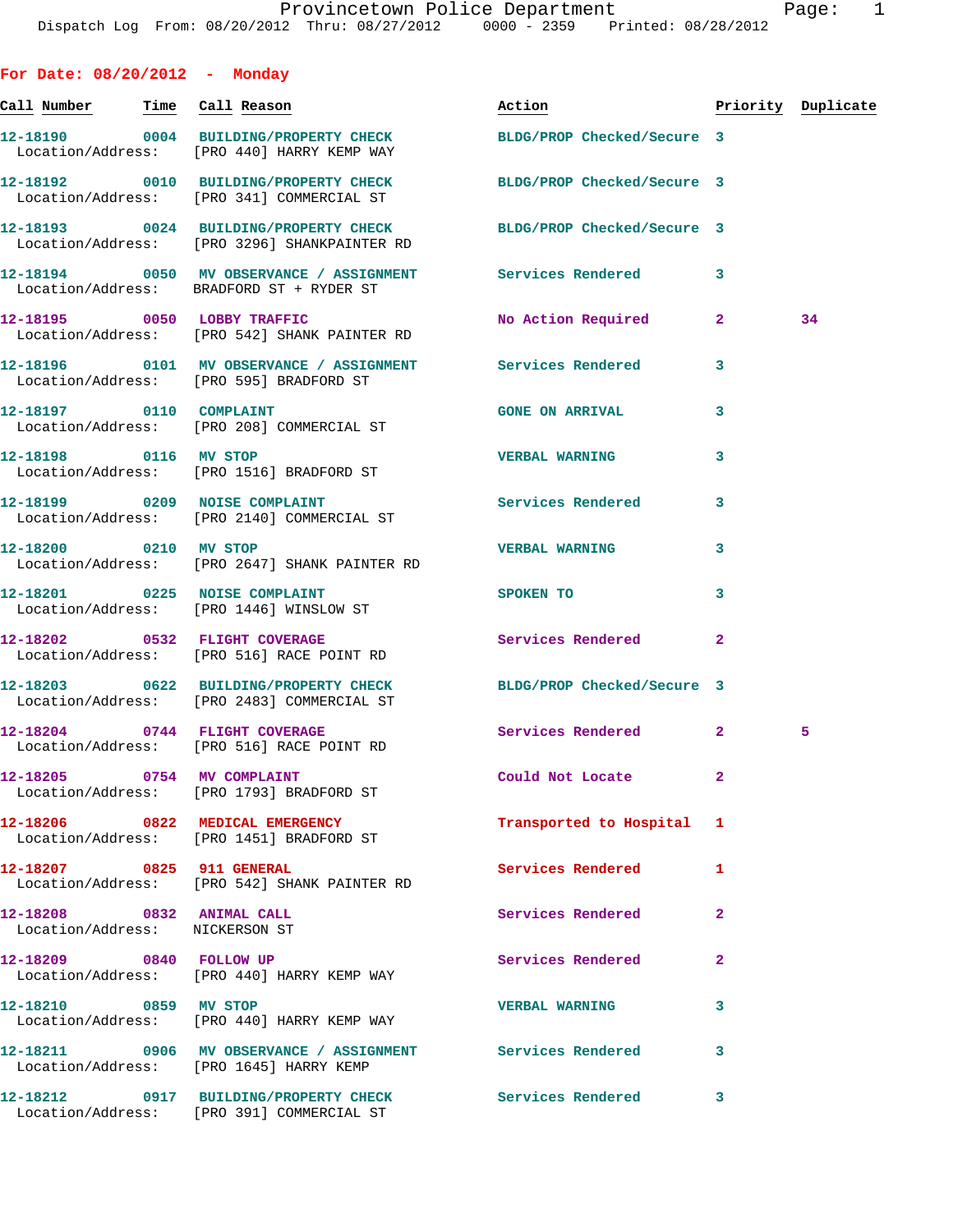|                                                              | Provincetown Police Department<br>Dispatch Log From: 08/20/2012 Thru: 08/27/2012 0000 - 2359 Printed: 08/28/2012   |                          |                |
|--------------------------------------------------------------|--------------------------------------------------------------------------------------------------------------------|--------------------------|----------------|
|                                                              | 12-18213 0920 MEDICAL EMERGENCY/22 Y/O DOT Transported to Hospital 1<br>Location/Address: [PRO 440] HARRY KEMP WAY |                          |                |
| 12-18214 0923 TRIM TREE                                      | Location/Address: [PRO 542] SHANK PAINTER RD                                                                       | Services Rendered        | 3              |
|                                                              | 12-18215 0927 H/M ON/OFF DUTY<br>Location/Address: [PRO 3259] MACMILLAN WHARF                                      | <b>Services Rendered</b> | $\overline{2}$ |
|                                                              | 12-18216 0932 STREET SWEEP TOW<br>Location/Address: [PRO 846] COMMERCIAL ST                                        | <b>Vehicle Towed</b>     | 3              |
|                                                              | 12-18217 0946 MEDICAL EMERGENCY/2 Y/O DOT Transported to Hospital<br>Location/Address: [PRO 440] HARRY KEMP WAY    |                          | 1              |
|                                                              | 12-18218 0955 MEDICAL EMERGENCY<br>Location/Address: [PRO 868] COMMERCIAL ST                                       | Transported to Hospital  | 1              |
|                                                              | 12-18219 1008 MEDICAL EMERGENCY<br>Location/Address: [PRO 357] COMMERCIAL ST                                       | Transported to Hospital  | 1              |
|                                                              | 12-18220 1011 MV OBSERVANCE / ASSIGNMENT Services Rendered<br>Location/Address: [PRO 1645] HARRY KEMP              |                          | 3              |
| Location/Address: [PRO 2521] ROUTE 6                         | 12-18221 1012 MV OBSERVANCE / ASSIGNMENT Services Rendered                                                         |                          | 3              |
| 12-18222 1020 MV STOP<br>Location/Address: OLD ANN PAGE WAY  |                                                                                                                    | <b>VERBAL WARNING</b>    | 3              |
| 12-18223 1025 FOUND KEY                                      | Location/Address: [PRO 542] SHANK PAINTER RD                                                                       | <b>Services Rendered</b> | 3              |
|                                                              | 12-18224 1035 STOLEN MV/LOCATED<br>Location/Address: [PRO 542] SHANK PAINTER RD                                    | Services Rendered        | 3              |
| 12-18225 1039 FOUND KEY                                      | Location/Address: [PRO 542] SHANK PAINTER RD                                                                       | Services Rendered        | 3              |
| 12-18226 1239 MV STOP                                        | Location/Address: [PRO 444] HIGH POLE HILL                                                                         | <b>VERBAL WARNING</b>    | 3              |
|                                                              | 12-18227 1242 LOST PRESCRIPTION GLASSES<br>Location/Address: [PRO 542] SHANK PAINTER RD                            | <b>Services Rendered</b> |                |
| 12-18228 1253 MV VANDALISM                                   | Location/Address: [PRO 1488] PEARL ST                                                                              | Services Rendered        | $\overline{a}$ |
|                                                              | 12-18229 1402 TRAFFIC CONTROL<br>Location/Address: [PRO 2391] BRADFORD ST                                          | <b>Services Rendered</b> | 3              |
|                                                              | 12-18230 1417 PARKING COMPLAINT<br>Location/Address: [PRO 129] COMMERCIAL ST                                       | SPOKEN TO                | 3              |
| Location/Address: NICKERSON ST                               | 12-18231 1445 PARKING COMPLAINT / GENERAL SPOKEN TO                                                                |                          | 3              |
| 12-18233 1517 TRESPASS                                       | Location/Address: [PRO 3430] COMMERCIAL ST                                                                         | Services Rendered        | $\mathbf{2}$   |
| 12-18232 1521 MV ACCIDENT                                    | Location/Address: ROUTE 6 + SHANK PAINTER RD                                                                       | <b>Services Rendered</b> | 1              |
| 12-18234 1536 911 GENERAL<br>Location/Address: COMMERCIAL ST |                                                                                                                    | Services Rendered        | 1              |
|                                                              | 12-18235 1627 ASSIST AGENCY / MUTUAL AID Services Rendered<br>Location/Address: [OT] BRAINTREE HILL PARK           |                          | 3              |
| 12-18236 1714 SHOPLIFTING                                    |                                                                                                                    | <b>SPOKEN TO</b>         | 3              |

Location/Address: [PRO 274] COMMERCIAL ST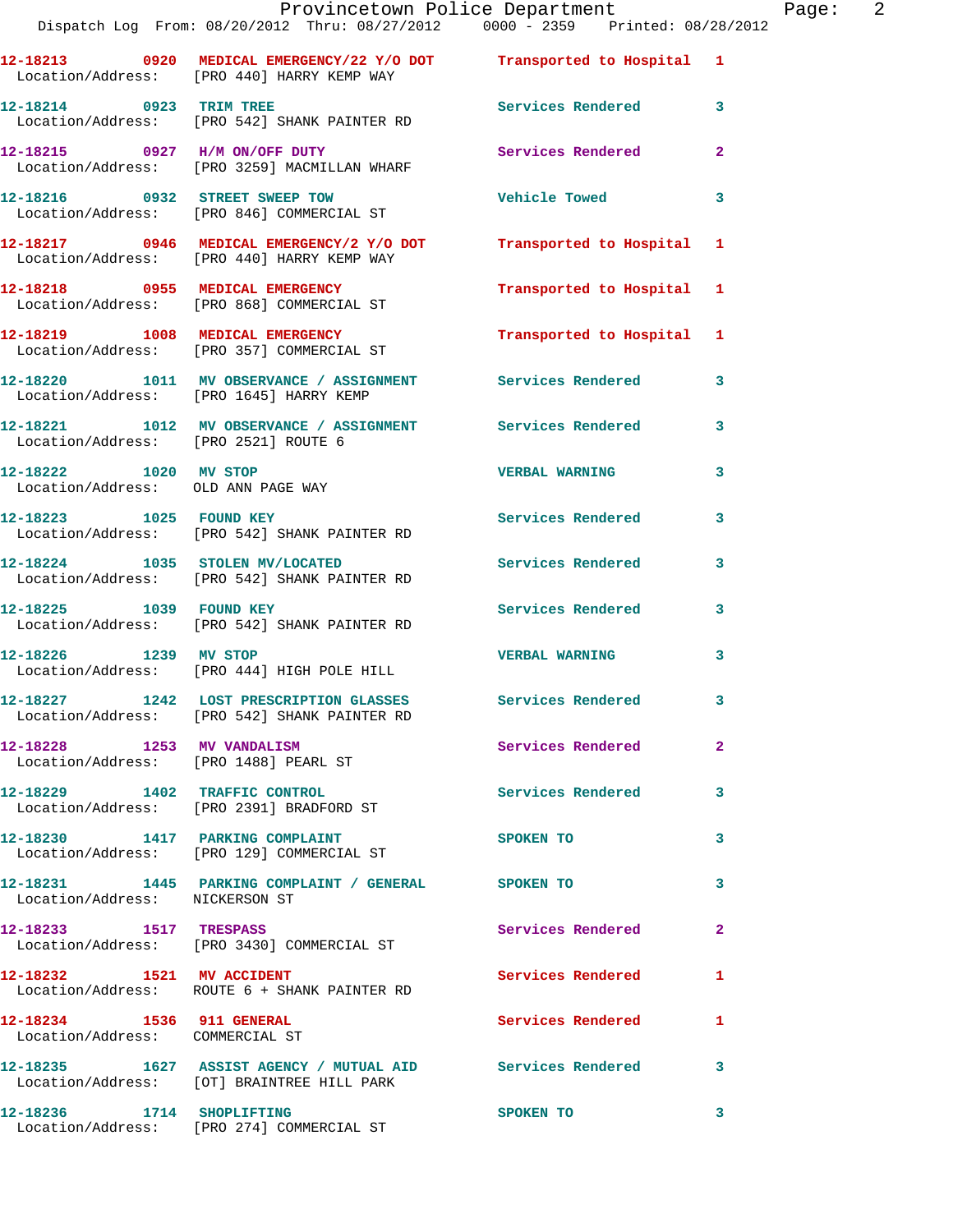|                                                              | 12-18237 1720 FOUND CC/SHREDDED<br>Location/Address: [PRO 542] SHANK PAINTER RD                              | Services Rendered          | 3                       |
|--------------------------------------------------------------|--------------------------------------------------------------------------------------------------------------|----------------------------|-------------------------|
| 12-18238 1731 MV STOP<br>Location/Address: RYDER ST          |                                                                                                              | <b>VERBAL WARNING</b>      | $\overline{\mathbf{3}}$ |
|                                                              | 12-18240 1809 BUILDING/PROPERTY CHECK<br>Location/Address: [PRO 519] RACE POINT RD                           | BLDG/PROP Checked/Secure 3 |                         |
|                                                              | 12-18241 1824 COMPLAINT - STREET PERFORMERS GONE ON ARRIVAL<br>Location/Address: [PRO 208] COMMERCIAL ST     |                            | 3                       |
| 12-18242 1839 COMPLAINT                                      | Location/Address: [PRO 1894] WINSLOW ST                                                                      | Peace Restored             | 3                       |
|                                                              | 12-18243 1902 BOAT/HARBORMASTER<br>Location/Address: [PRO 3259] MACMILLAN WHARF                              | Services Rendered          | $\mathbf{2}$            |
|                                                              | 12-18244 1931 MISSING PERSON<br>Location/Address: [PRO 269] COMMERCIAL ST                                    | Services Rendered          | 1                       |
| 12-18245 1947 MV STOP                                        | Location/Address: [PRO 2647] SHANK PAINTER RD                                                                | <b>VERBAL WARNING</b>      | 3                       |
| 12-18246 1951 MV STOP                                        | Location/Address: [PRO 29] BRADFORD ST                                                                       | <b>VERBAL WARNING</b>      | 3                       |
| 12-18247 2022 HAZARDS<br>Location/Address: [PRO 546] ROUTE 6 |                                                                                                              | Unfounded                  | $\mathbf{2}$            |
| 12-18249 2033 BAR CHECK                                      | Location/Address: [PRO 3443] COMMERCIAL ST                                                                   | Services Rendered 2        |                         |
|                                                              | 12-18250 2034 BUILDING/PROPERTY CHECK<br>Location/Address: [PRO 3292] COMMERCIAL ST                          | BLDG/PROP Checked/Secure 3 |                         |
| 12-18251 2039 BAR CHECK                                      | Location/Address: [PRO 272] COMMERCIAL ST                                                                    | Services Rendered 2        |                         |
|                                                              | 12-18252 2056 BUILDING/PROPERTY CHECK<br>Location/Address: [PRO 306] COMMERCIAL ST                           | BLDG/PROP Checked/Secure 3 |                         |
|                                                              | 12-18253 2128 BUILDING/PROPERTY CHECK<br>Location/Address: [PRO 530] SHANKPAINTER RD                         | BLDG/PROP Checked/Secure 3 |                         |
|                                                              | 12-18254 2129 BUILDING/PROPERTY CHECK<br>Location/Address: [PRO 105] COMMERCIAL ST                           | BLDG/PROP Checked/Secure 3 |                         |
| 12-18255 2133 MV STOP                                        | Location/Address: ROUTE 6 + CONWELL ST                                                                       | <b>VERBAL WARNING</b>      | 3                       |
|                                                              | 12-18256 2144 BUILDING/PROPERTY CHECK BLDG/PROP Checked/Secure 3<br>Location/Address: [PRO 3317] CEMETERY RD |                            |                         |
|                                                              | 12-18257 2205 BY-LAW VIOLATION/OPEN CONTAINE VERBAL WARNING<br>Location/Address: [PRO 208] COMMERCIAL ST     |                            | $\mathbf{2}$            |
|                                                              | 12-18258 2218 COMPLAINT - STREET PERFORMERS Services Rendered<br>Location/Address: [PRO 2596] COMMERCIAL ST  |                            | 3                       |
| 12-18259 2239 MV STOP                                        | Location/Address: BROWNE ST + PLEASANT ST                                                                    | <b>VERBAL WARNING</b>      | $\mathbf{3}$            |
| 12-18260 2252 COMPLAINT                                      | Location/Address: [PRO 139] COMMERCIAL ST                                                                    | SPOKEN TO                  | 3                       |
| Location/Address: COMMERCIAL ST                              | 12-18261 2305 COMPLAINT - STREET PERFORMERS GONE ON ARRIVAL                                                  |                            | 3                       |
|                                                              | 12-18262 2321 BUILDING/PROPERTY CHECK BLDG/PROP Checked/Secure 3                                             |                            |                         |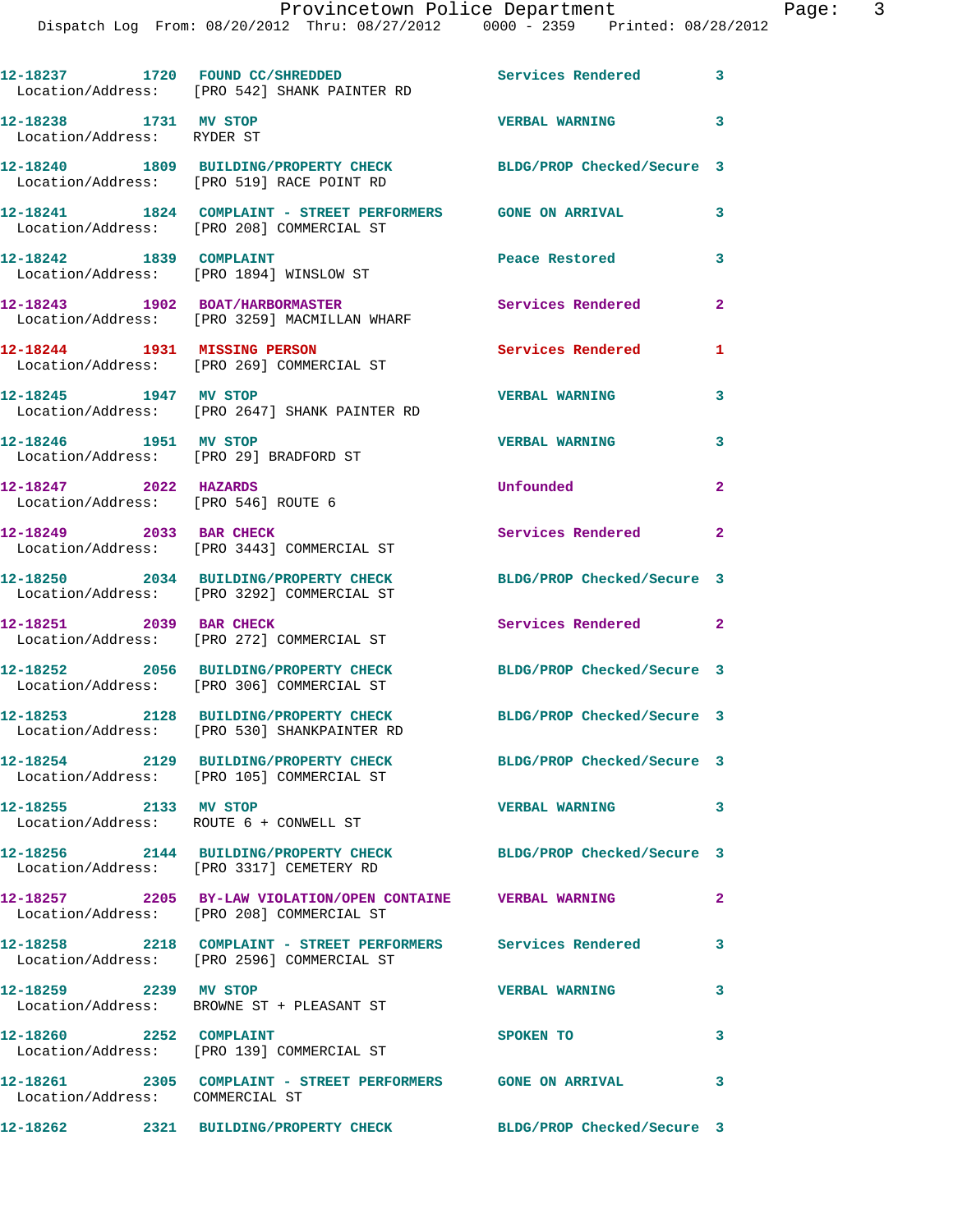|                                                             | Dispatch Log From: 08/20/2012 Thru: 08/27/2012 0000 - 2359 Printed: 08/28/2012                                | Provincetown Police Department Page: 4 |              |              |  |
|-------------------------------------------------------------|---------------------------------------------------------------------------------------------------------------|----------------------------------------|--------------|--------------|--|
|                                                             | Location/Address: [PRO 2543] MACMILLAN                                                                        |                                        |              |              |  |
| 12-18263 2324 MV STOP                                       | Location/Address: [PRO 539] SHANK PAINTER RD                                                                  | VERBAL WARNING 3                       |              |              |  |
|                                                             | 12-18265 2338 MEDICAL EMERGENCY<br>Location/Address: [PRO 3222] ALDEN ST                                      | Transported to Hospital 1              |              |              |  |
|                                                             | 12-18264 2339 BUILDING/PROPERTY CHECK BLDG/PROP Checked/Secure 3<br>Location/Address: [PRO 519] RACE POINT RD |                                        |              |              |  |
| Location/Address: [PRO 446] HOWLAND ST                      | 12-18266 2343 BUILDING/PROPERTY CHECK BLDG/PROP Checked/Secure 3                                              |                                        |              |              |  |
|                                                             | 12-18267 2348 MV OBSERVANCE / ASSIGNMENT Services Rendered 3<br>Location/Address: BRADFORD ST + RYDER ST      |                                        |              |              |  |
|                                                             | 12-18268 2356 MV STOP<br>Location/Address: [PRO 37] BRADFORD ST                                               | VERBAL WARNING 3                       |              |              |  |
| For Date: $08/21/2012$ - Tuesday                            |                                                                                                               |                                        |              |              |  |
|                                                             | 12-18269 0005 DISTURBANCE<br>Location/Address: [PRO 2704] COMMERCIAL ST                                       | Services Rendered 1                    |              |              |  |
| 12-18270 0017 MV STOP                                       | Location/Address: WINTHROP PL + BRADFORD ST                                                                   | Citation/Warning Issued 3              |              |              |  |
|                                                             | 12-18271 0022 MV STOP<br>Location/Address: RYDER ST + COMMERCIAL ST                                           | <b>VERBAL WARNING</b>                  | 3            |              |  |
| 12-18272 0025 PANIC ALARM<br>Location/Address: BAYBERRY AVE |                                                                                                               | False Alarm                            | 1            |              |  |
| Refer To Arrest: 12-281-AR                                  | 12-18273 0130 TRESPASS<br>Location/Address: [PRO 382] COMMERCIAL ST<br>Refer To Arrest: 12-280-AR             | Arrest(s) Made                         | $\mathbf{2}$ |              |  |
|                                                             | 12-18275 0337 MEDICAL EMERGENCY<br>Location/Address: [PRO 1563] CONWELL ST                                    | Transported to Hospital 1              |              |              |  |
|                                                             | 12-18276 0352 LOBBY TRAFFIC<br>Location/Address: [PRO 542] SHANK PAINTER RD                                   | No Action Required 2                   |              | 27           |  |
|                                                             | 12-18277 0709 FLIGHT COVERAGE<br>Location/Address: [PRO 516] RACE POINT RD                                    | Services Rendered 2                    |              | $\mathbf{2}$ |  |
|                                                             | 12-18278 0733 H/M ON/OFF DUTY<br>Location/Address: [PRO 3259] MACMILLAN WHARF                                 | Services Rendered 2                    |              |              |  |
| Location/Address: [PRO 3287] ROUTE 6                        | 12-18279 0756 BUILDING/PROPERTY CHECK BLDG/PROP Checked/Secure 3                                              |                                        |              |              |  |
|                                                             | 12-18280 0758 DECEASED ANIMAL<br>Location/Address: SHANK PAINTER RD + BRADFORD ST                             | Services Rendered 2                    |              |              |  |
|                                                             | 12-18281 0809 BUILDING/PROPERTY CHECK BLDG/PROP Checked/Secure 3<br>Location/Address: [PRO 3318] CEMETERY RD  |                                        |              |              |  |
|                                                             | 12-18282 0810 ELEVATOR TESTING<br>Location/Address: [PRO 542] SHANK PAINTER RD                                | Services Rendered 1                    |              |              |  |
| Location/Address: [PRO 2521] ROUTE 6                        | 12-18285 0828 MV OBSERVANCE / ASSIGNMENT Services Rendered 3                                                  |                                        |              |              |  |
| 12-18283 0831 MV STOP                                       | Location/Address: [PRO 2513] ROUTE 6                                                                          | VERBAL WARNING 3                       |              |              |  |
|                                                             | 12-18284 0836 MV OBSERVANCE / ASSIGNMENT Services Rendered 3                                                  |                                        |              |              |  |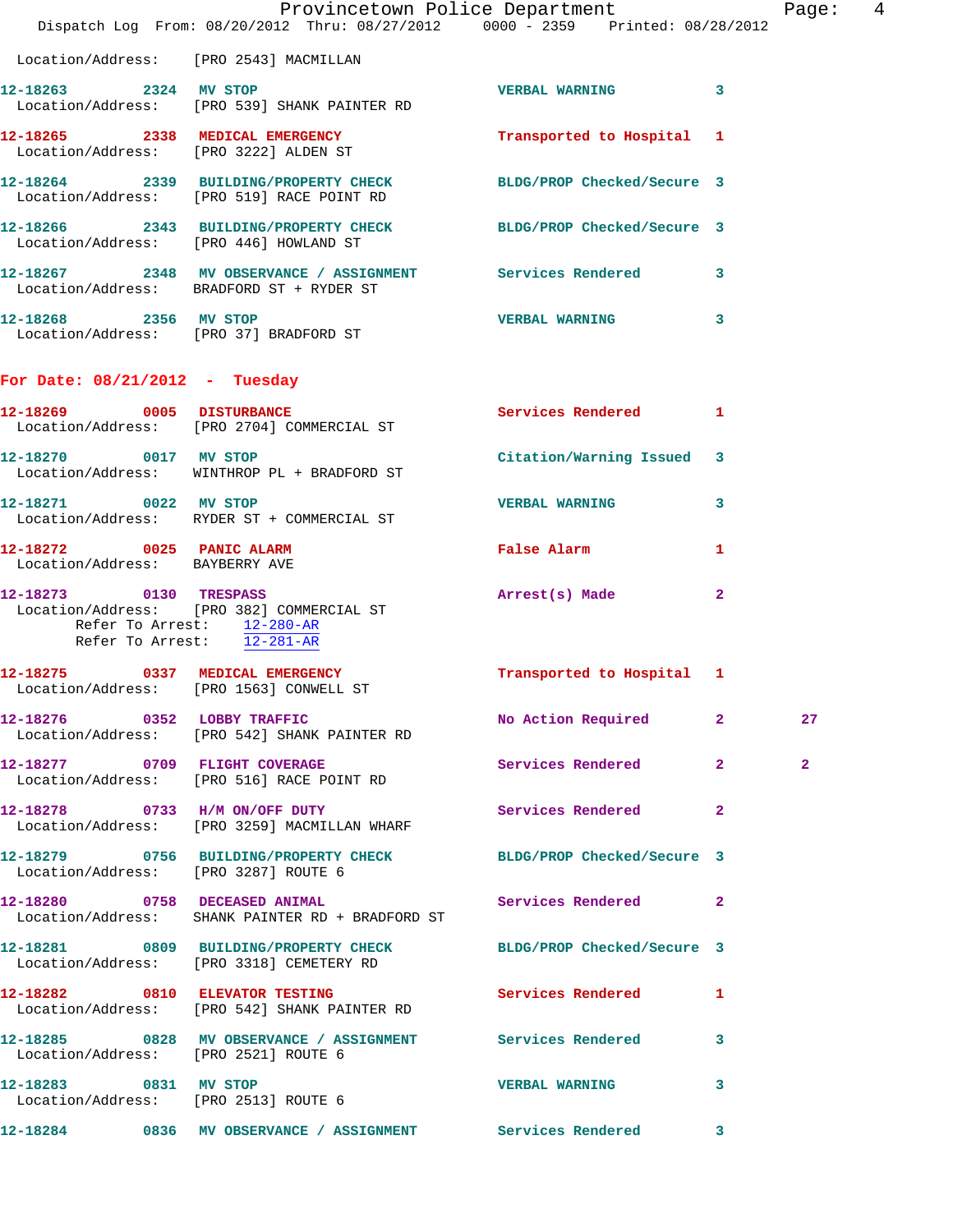|                                                       | Provincetown Police Department<br>Dispatch Log From: 08/20/2012 Thru: 08/27/2012 0000 - 2359 Printed: 08/28/2012 |                          |                |
|-------------------------------------------------------|------------------------------------------------------------------------------------------------------------------|--------------------------|----------------|
|                                                       | Location/Address: [PRO 3257] SHANKPAINTER RD                                                                     |                          |                |
| 12-18286 0844 MV STOP                                 | Location/Address: [PRO 1565] CONWELL ST                                                                          | <b>VERBAL WARNING</b>    | 3              |
|                                                       | 12-18287 0918 PARK, WALK & TALK<br>Location/Address: [PRO 537] SHANK PAINTER RD                                  | <b>Services Rendered</b> | $\mathbf{2}$   |
|                                                       | 12-18288 0918 MV COMPLAINT<br>Location/Address: PEARL ST + COMMERCIAL ST                                         | Services Rendered        | $\overline{a}$ |
|                                                       | 12-18289 0921 BUILDING/PROPERTY CHECK Services Rendered<br>Location/Address: [PRO 2483] COMMERCIAL ST            |                          | 3              |
| 12-18290 0931 911 GENERAL                             | Location/Address: [PRO 1600] RACE RD                                                                             | <b>Services Rendered</b> | 1              |
|                                                       | 12-18291 0939 MV COMPLAINT<br>Location/Address: COMMERCIAL ST + BANGS ST                                         | <b>Services Rendered</b> | $\mathbf{2}$   |
| 12-18292 0940 COMPLAINT                               | Location/Address: [PRO 542] SHANK PAINTER RD                                                                     | <b>Services Rendered</b> | 3              |
|                                                       | 12-18293 0957 ALARM - GENERAL<br>Location/Address: [PRO 1522] BRADFORD ACRES RD                                  | Services Rendered        | 1              |
|                                                       | 12-18294 1000 STREET SWEEP TOW<br>Location/Address: [PRO 1627] COMMERCIAL ST                                     | <b>Vehicle Towed</b>     | 3              |
|                                                       | 12-18295 1002 STREET SWEEP TOW<br>Location/Address: [PRO 349] COMMERCIAL ST                                      | <b>Vehicle Towed</b>     | 3              |
|                                                       | 12-18296 1006 STREET SWEEP TOW<br>Location/Address: [PRO 1230] COMMERCIAL ST                                     | <b>Vehicle Towed</b>     | 3              |
| 12-18297 1009 MV STOP<br>Location/Address: CONWELL ST |                                                                                                                  | <b>VERBAL WARNING</b>    | 3              |
|                                                       | 12-18298 1011 STREET SWEEP TOW<br>Location/Address: [PRO 355] COMMERCIAL ST                                      | <b>Vehicle Towed</b>     | 3              |
| 12-18299 1015 STREET SWEEP TOW                        | Location/Address: [PRO 1230] COMMERCIAL ST                                                                       | Vehicle Towed            | 3              |
| 12-18301 1043 BIKE EDUCATION                          | Location/Address: [PRO 2479] ROUTE 6                                                                             | Services Rendered        | $\mathbf{2}$   |
|                                                       | 12-18302 1057 SHOPLIFTING<br>Location/Address: [PRO 274] COMMERCIAL ST                                           | <b>VERBAL WARNING</b>    | 3              |
| Location/Address: RYDER ST                            | 12-18303 1110 PARK, WALK & TALK                                                                                  | <b>Services Rendered</b> | $\mathbf{2}$   |
|                                                       | 12-18304 1112 BUILDING/PROPERTY CHECK BLDG/PROP Checked/Secure 3<br>Location/Address: [PRO 3317] CEMETERY RD     |                          |                |
| Location/Address: CREEK HILL RD                       | 12-18305 1119 MEDICAL EMERGENCY                                                                                  | Transported to Hospital  | 1              |
| 12-18306 1124 BAT CALL                                | Location/Address: [PRO 1554] COMMERCIAL ST                                                                       | Could Not Locate         | 2              |
| Location/Address: PLEASANT ST                         | 12-18307 1158 DOMESTIC DISTURBANCE/VERBAL SPOKEN TO                                                              |                          | 1              |
|                                                       | 12-18308 1202 SECURITY BREACH<br>Location/Address: [PRO 516] RACE POINT RD                                       | SPOKEN TO                | 2              |
| 12-18309 1224 COMPLAINT                               | Location/Address: [PRO 3646] BRADFORD ACRES RD                                                                   | <b>Services Rendered</b> | 3              |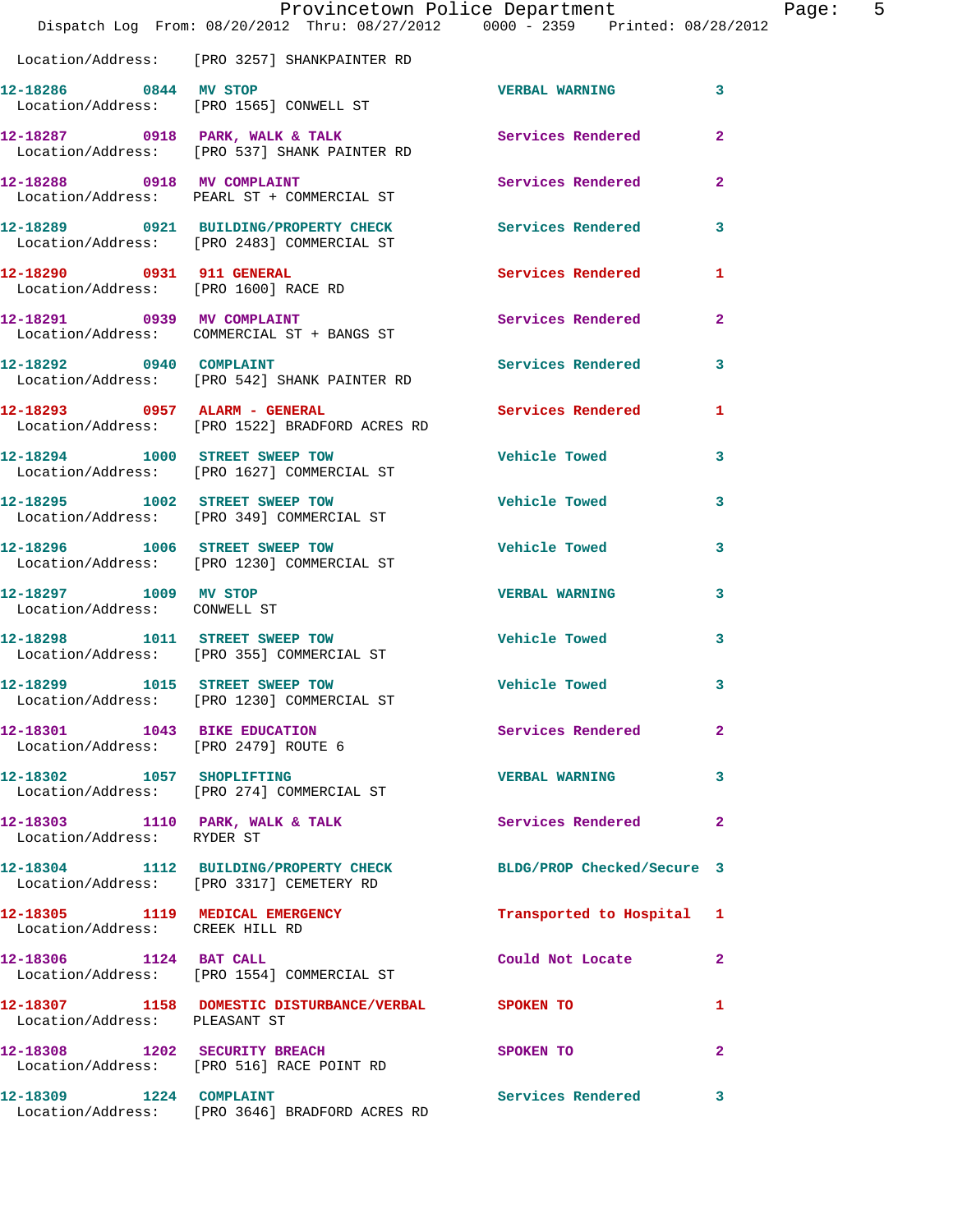|                                                               | Dispatch Log From: 08/20/2012 Thru: 08/27/2012   0000 - 2359   Printed: 08/28/2012                             | Provincetown Police Department |              | Page: 6 |  |
|---------------------------------------------------------------|----------------------------------------------------------------------------------------------------------------|--------------------------------|--------------|---------|--|
|                                                               | 12-18311 1237 LANDLORD/TENANT Services Rendered 2<br>Location/Address: [PRO 2568] COMMERCIAL ST                |                                |              |         |  |
|                                                               | 12-18310 1238 BUILDING/PROPERTY CHECK BLDG/PROP Checked/Secure 3<br>Location/Address: [PRO 2500] COMMERCIAL ST |                                |              |         |  |
| 12-18312 1250 GENERAL INFO                                    |                                                                                                                | Services Rendered 3            |              |         |  |
| Location/Address: [PRO 3222] ALDEN ST                         | 12-18313 1349 MEDICAL EMERGENCY/DOT                                                                            | Transported to Hospital 1      |              |         |  |
|                                                               | 12-18314 1418 MEDICAL EMERGENCY<br>Location/Address: [PRO 1120] THISTLEMORE RD                                 | Transported to Hospital 1      |              |         |  |
|                                                               | 12-18315 1428 PARKING COMPLAINT / GENERAL Vehicle Towed 3<br>Location/Address: [PRO 125] COMMERCIAL ST         |                                |              |         |  |
|                                                               | 12-18316 1436 LOST BAG<br>Location/Address: [PRO 542] SHANK PAINTER RD                                         | Services Rendered 3            |              |         |  |
|                                                               | 12-18317 1501 911 GENERAL<br>Location/Address: [PRO 542] SHANK PAINTER RD                                      | Services Rendered 1            |              |         |  |
|                                                               | 12-18318 1513 LOST/FOUND PROPERTY<br>Location/Address: [PRO 542] SHANK PAINTER RD                              | Services Rendered              | 3            |         |  |
|                                                               | 12-18319 1529 LOST TAN WALLET Services Rendered 3<br>Location/Address: [PRO 542] SHANK PAINTER RD              |                                |              |         |  |
| Location/Address: ROUTE 6                                     | 12-18321 1550 MV OBSERVANCE / ASSIGNMENT Services Rendered                                                     |                                | $\mathbf{3}$ |         |  |
|                                                               | 12-18320 1551 AIRCRAFT/SECURITY BREACH Services Rendered<br>Location/Address: [PRO 516] RACE POINT RD          |                                | $\mathbf{2}$ |         |  |
| Location/Address: [PRO 2479] ROUTE 6                          | 12-18322 1608 MV STOP                                                                                          | <b>VERBAL WARNING</b>          | 3            |         |  |
| 12-18323 1625 MV STOP<br>Location/Address: [PRO 2479] ROUTE 6 |                                                                                                                | <b>VERBAL WARNING</b>          | 3            |         |  |
|                                                               | 12-18324 1701 COMPLAINT - STREET PERFORMERS Services Rendered 3<br>Location/Address: [PRO 105] COMMERCIAL ST   |                                |              |         |  |
|                                                               | 12-18325 1714 FOUND GA LICENSE<br>Location/Address: [PRO 146] COMMERCIAL ST                                    | Services Rendered 3            |              |         |  |
|                                                               | 12-18326 1737 LOST WA LICENSE/RETURNED Services Rendered 3<br>Location/Address: [PRO 2490] PROVINCELANDS RD    |                                |              |         |  |
| 12-18327 1748 COMPLAINT                                       | Location/Address: [PRO 1237] MILLER HILL RD                                                                    | Services Rendered 3            |              |         |  |
|                                                               | 12-18328 1827 MEDICAL EMERGENCY<br>Location/Address: [PRO 3259] MACMILLAN WHARF                                | Services Rendered              | $\mathbf{1}$ |         |  |
| 12-18329 1840 MV COMPLAINT                                    | Location/Address: STANDISH ST + CEMETERY RD                                                                    | Services Rendered 2            |              |         |  |
|                                                               | 12-18330 1857 PARK, WALK & TALK<br>Location/Address: [PRO 106] COMMERCIAL ST                                   | Services Rendered              | $\mathbf{2}$ |         |  |
| Location/Address: [PRO 521] ROUTE 6                           | 12-18331 1915 LOST WALLET/FOUND                                                                                | Services Rendered 3            |              |         |  |
|                                                               | 12-18332 1921 MEDICAL EMERGENCY<br>Location/Address: [PRO 3430] COMMERCIAL ST                                  | PATIENT REFUSAL 1              |              |         |  |
| 12-18333 1928 SERVICE CALL                                    | Location/Address: FREEMAN ST + COMMERCIAL ST                                                                   | Citation/Warning Issued 3      |              |         |  |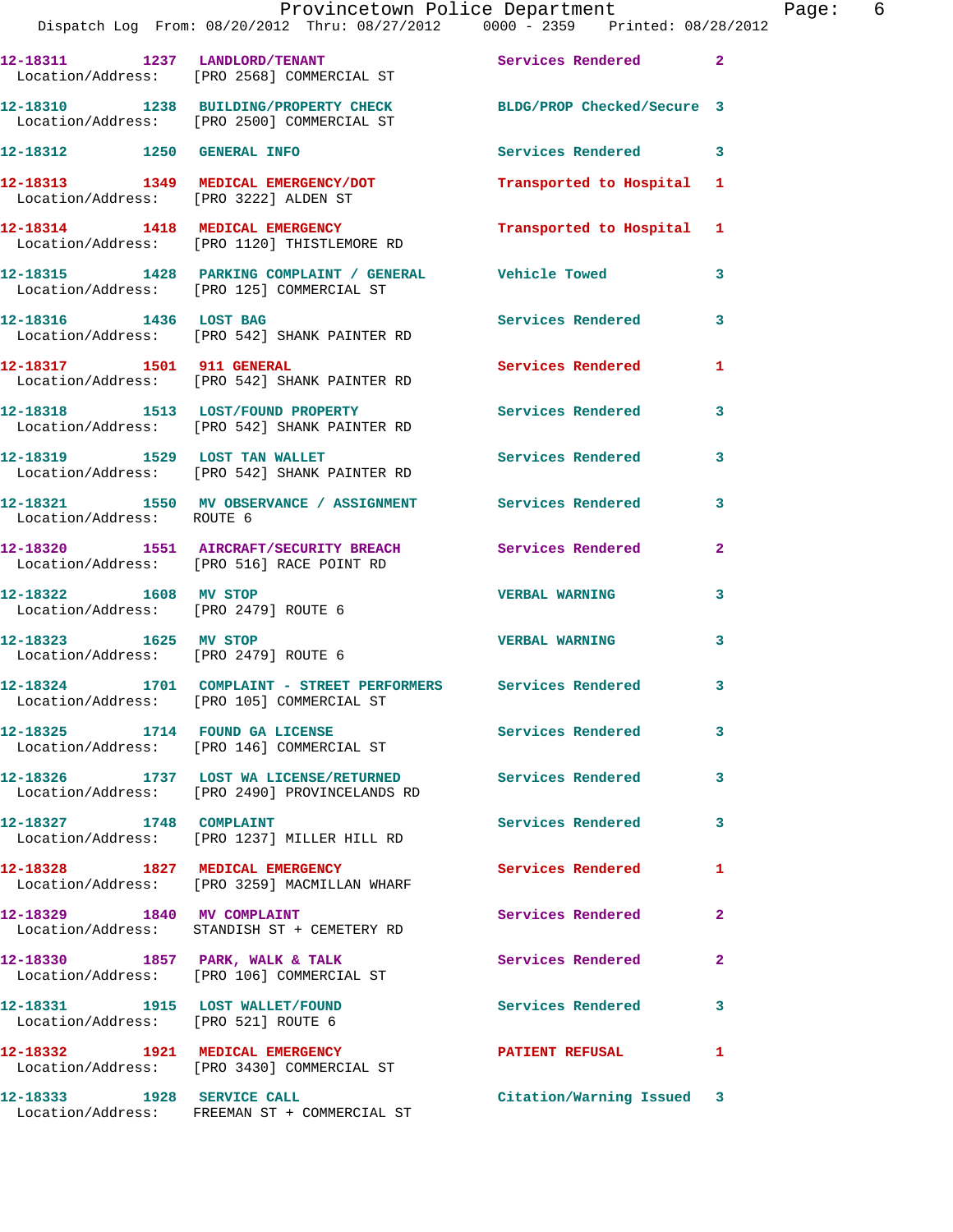|                                      | Dispatch Log From: 08/20/2012 Thru: 08/27/2012 0000 - 2359 Printed: 08/28/2012                                       | Provincetown Police Department |              | Page: 7 |  |
|--------------------------------------|----------------------------------------------------------------------------------------------------------------------|--------------------------------|--------------|---------|--|
|                                      | 12-18334 1941 BUILDING/PROPERTY CHECK BLDG/PROP Checked/Secure 3<br>Location/Address: [PRO 2483] COMMERCIAL ST       |                                |              |         |  |
|                                      | 12-18336 2007 MEDICAL EMERGENCY<br>Location/Address: [PRO 356] COMMERCIAL ST                                         | Transported to Hospital 1      |              |         |  |
| Location/Address: DEWEY AVE          | 12-18337 2012 DOMESTIC DISTURBANCE/ASSAULT Peace Restored 1                                                          |                                |              |         |  |
|                                      | 12-18338 2018 BUILDING/PROPERTY CHECK BLDG/PROP Checked/Secure 3<br>Location/Address: [PRO 306] COMMERCIAL ST        |                                |              |         |  |
|                                      | 12-18339 2045 BUILDING/PROPERTY CHECK BLDG/PROP Checked/Secure 3<br>Location/Address: [PRO 526] RYDER ST EXT         |                                |              |         |  |
|                                      | 12-18340 2048 BUILDING/PROPERTY CHECK BLDG/PROP Checked/Secure 3<br>Location/Address: [PRO 175] COMMERCIAL ST        |                                |              |         |  |
|                                      | 12-18341 2052 MEDICAL EMERGENCY<br>Location/Address: [PRO 2618] COMMERCIAL ST                                        | Transported to Hospital 1      |              |         |  |
|                                      | 12-18342 2125 DOMESTIC DISTURBANCE/ASSAULT Peace Restored 1<br>Location/Address: [PRO 539] SHANK PAINTER RD          |                                |              |         |  |
|                                      | 12-18343 2135 BUILDING/PROPERTY CHECK BLDG/PROP Checked/Secure 3<br>Location/Address: [PRO 512] PRINCE ST            |                                |              |         |  |
|                                      | 12-18344 2135 BUILDING/PROPERTY CHECK BLDG/PROP Checked/Secure 3<br>Location/Address: [PRO 2206] COMMERCIAL ST       |                                |              |         |  |
|                                      | 12-18345 2139 BUILDING/PROPERTY CHECK BLDG/PROP Checked/Secure 3<br>Location/Address: [PRO 1638] COMMERCIAL ST       |                                |              |         |  |
|                                      | 12-18346 2142 BIKE GENERAL/SAFETY<br>Location: [PRO 3431] LOPES SQUARE                                               | Services Rendered              | $\mathbf{2}$ |         |  |
| Location/Address: [PRO 3287] ROUTE 6 | 12-18347 2211 BUILDING/PROPERTY CHECK BLDG/PROP Checked/Secure 3                                                     |                                |              |         |  |
|                                      | 12-18348 2237 BUILDING/PROPERTY CHECK BLDG/PROP Checked/Secure 3<br>Location/Address: [PRO 3292] COMMERCIAL ST       |                                |              |         |  |
|                                      | 12-18349 2239 BUILDING/PROPERTY CHECK<br>Location/Address: [PRO 3256] COMMERCIAL ST                                  | BLDG/PROP Checked/Secure 3     |              |         |  |
|                                      | 12-18350 2249 BUILDING CHECK; ALL IN ORDER BLDG/PROP Checked/Secure 3<br>Location/Address: [PRO 182] COMMERCIAL ST   |                                |              |         |  |
|                                      | 12-18351  2255  BUILDING CHECK; ALL IN ORDER BLDG/PROP Checked/Secure 3<br>Location/Address: [PRO 2539] RYDER ST EXT |                                |              |         |  |
|                                      | 12-18352 2325 BUILDING/PROPERTY CHECK BLDG/PROP Checked/Secure 3<br>Location/Address: [PRO 2543] MACMILLAN           |                                |              |         |  |
|                                      | 12-18353 2326 DISTURBANCE<br>Location/Address: [PRO 2492] WINSLOW ST                                                 | Services Rendered 1            |              |         |  |
|                                      | 12-18355 2349 MEDICAL EMERGENCY<br>Location/Address: [PRO 542] SHANK PAINTER RD                                      | Transported to Hospital 1      |              |         |  |
| For Date: $08/22/2012$ - Wednesday   |                                                                                                                      |                                |              |         |  |
|                                      | Location/Address: BRADFORD ST + RYDER ST                                                                             |                                | 3            |         |  |
|                                      | 12-18356 0037 MV OBSERVANCE / ASSIGNMENT Services Rendered 3<br>Location/Address: STANDISH ST + BRADFORD ST          |                                |              |         |  |
| 12-18358 0122 LOBBY TRAFFIC          |                                                                                                                      | Services Rendered 2            |              | 31      |  |

Location/Address: [PRO 542] SHANK PAINTER RD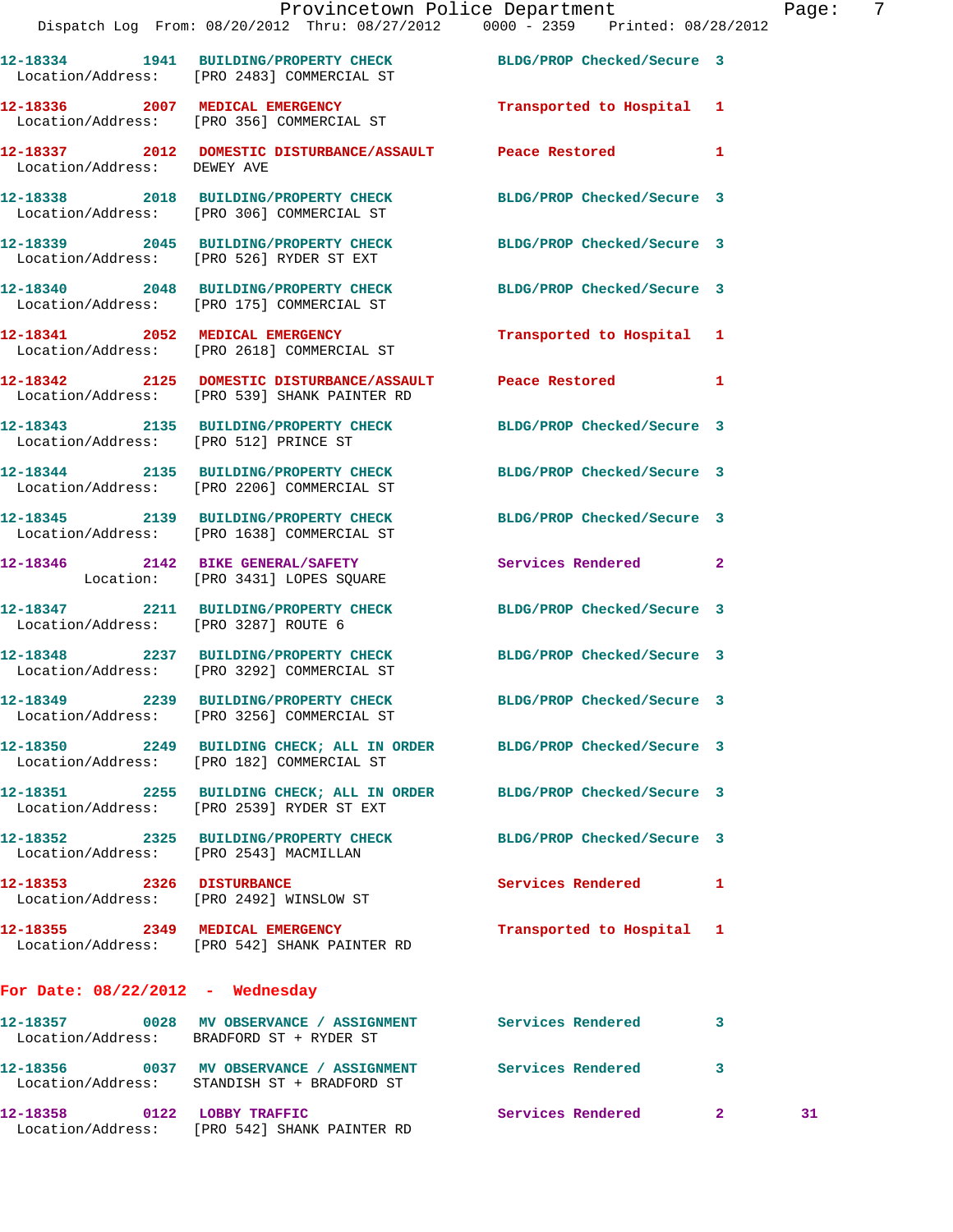|                                                                          | 12-18359 0128 BUILDING/PROPERTY CHECK<br>Location/Address: [PRO 545] SHANKPAINTER RD                                                       | BLDG/PROP Checked/Secure 3 |   |
|--------------------------------------------------------------------------|--------------------------------------------------------------------------------------------------------------------------------------------|----------------------------|---|
| 12-18360 0128 NOISE COMPLAINT<br>Location/Address: [PRO 1529] CARNES LN  |                                                                                                                                            | SPOKEN TO                  | 3 |
| Location/Address: [PRO 444] HIGH POLE                                    | 12-18361 0149 BUILDING/PROPERTY CHECK                                                                                                      | BLDG/PROP Checked/Secure 3 |   |
| 12-18362 0228 MV STOP                                                    | Location/Address: [PRO 249] COMMERCIAL ST                                                                                                  | <b>VERBAL WARNING</b>      | 3 |
|                                                                          | 12-18363 0341 MEDICAL EMERGENCY<br>Location/Address: [PRO 2818] CONWELL ST                                                                 | Transported to Hospital 1  |   |
| Location/Address: [PRO 564] BAYBERRY                                     | 12-18364 0546 BUILDING/PROPERTY CHECK                                                                                                      | BLDG/PROP Checked/Secure 3 |   |
| Location/Address: [PRO 78] BRADFORD ST                                   | 12-18366 6 0653 FOUND WA LICENSE/RETURNED Services Rendered                                                                                |                            | 3 |
|                                                                          | 12-18367                0730     PARKING COMPLAINT / GENERAL                GONE ON ARRIVAL<br>Location/Address: WHORFS CT + COMMERCIAL ST |                            | 3 |
| 12-18368 0731 LOW HANGING FLAGS<br>Location/Address: RYDER ST + COMM     |                                                                                                                                            | Services Rendered          | 3 |
| 12-18369 0744 FOUND I POD                                                | Location/Address: [PRO 526] RYDER ST EXT                                                                                                   | Services Rendered          | 3 |
|                                                                          | 12-18370 0754 BUILDING/PROPERTY CHECK<br>Location/Address: [PRO 3317] CEMETERY RD                                                          | BLDG/PROP Checked/Secure 3 |   |
| 12-18371 0812 MV STOP                                                    | Location/Address: [PRO 600] COMMERCIAL ST                                                                                                  | <b>VERBAL WARNING</b>      | 3 |
| Location/Address: [PRO 2521] ROUTE 6                                     | 12-18372 0827 MV OBSERVANCE / ASSIGNMENT Services Rendered                                                                                 |                            | 3 |
|                                                                          | 12-18373 0842 HARBORMASTER ON DUTY<br>Location/Address: [PRO 2543] MACMILLAN WHARF                                                         | <b>Services Rendered</b> 2 |   |
|                                                                          | 12-18374 0909 MEDICAL EMERGENCY<br>Location/Address: [PRO 376] COMMERCIAL ST                                                               | Transported to Hospital 1  |   |
|                                                                          | 12-18375 0920 LOST CANON CAMERA<br>Location/Address: [PRO 542] SHANK PAINTER RD                                                            | Services Rendered          | 3 |
| Location/Address: [PRO 2521] ROUTE 6                                     | 12-18376 0924 MV OBSERVANCE / ASSIGNMENT Services Rendered 3                                                                               |                            |   |
| 12-18377 0951 MV STOP<br>Location/Address: ROUTE 6 + SNAIL RD            |                                                                                                                                            | <b>VERBAL WARNING</b>      | 3 |
| 12-18379 1009 MEDICAL EMERGENCY<br>Location/Address: [PRO 3222] ALDEN ST |                                                                                                                                            | Transported to Hospital 1  |   |
|                                                                          | 12-18380 1015 ASSIST AGENCY / MUTUAL AID Services Rendered<br>Location/Address: [PRO 433] RYDER ST EXT                                     |                            | 3 |
| Location/Address: [PRO 564] BAYBERRY                                     | 12-18381 1023 BUILDING/PROPERTY CHECK                                                                                                      | <b>Services Rendered</b>   | 3 |
| 12-18382 1030 MV STOP                                                    | Location/Address: [PRO 2539] RYDER ST                                                                                                      | <b>VERBAL WARNING</b>      | 3 |
|                                                                          | 12-18383 1037 TRAFFIC CONTROL<br>Location/Address: [PRO 175] COMMERCIAL ST                                                                 | Services Rendered 3        |   |
|                                                                          | 12-18384 1041 BUILDING/PROPERTY CHECK BLDG/PROP Checked/Secure 3                                                                           |                            |   |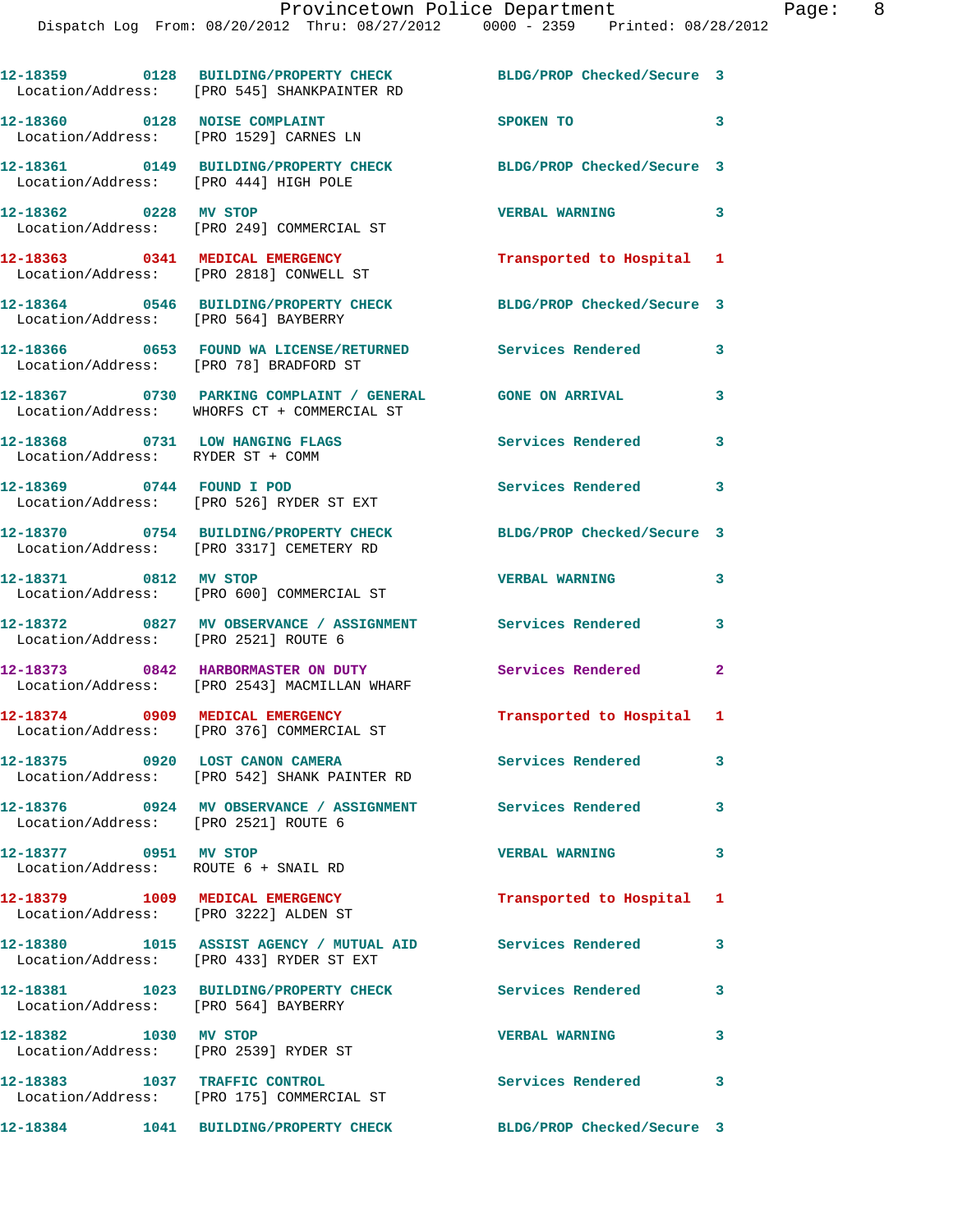|                                                                | Provincetown Police Department<br>Dispatch Log From: 08/20/2012 Thru: 08/27/2012 0000 - 2359 Printed: 08/28/2012 |                                                                                                                                                                                                                               | Page: 9        |
|----------------------------------------------------------------|------------------------------------------------------------------------------------------------------------------|-------------------------------------------------------------------------------------------------------------------------------------------------------------------------------------------------------------------------------|----------------|
| Location/Address: [PRO 571] ALDEN ST                           |                                                                                                                  |                                                                                                                                                                                                                               |                |
| Location/Address: BRADFORD ST                                  | 12-18385 1043 MV COMPLAINT                                                                                       | Vehicle Towed                                                                                                                                                                                                                 | $\overline{2}$ |
|                                                                | 12-18386 1058 MV COMPLAINT<br>Location/Address: [PRO 1463] COMMERCIAL ST                                         | <b>GONE ON ARRIVAL</b>                                                                                                                                                                                                        | $\mathbf{2}$   |
|                                                                | 12-18387 1108 BIKE GENERAL /TREK 11 Services Rendered 2<br>Location/Address: [PRO 27] BRADFORD ST                |                                                                                                                                                                                                                               |                |
|                                                                | 12-18388 1120 BUILDING/PROPERTY CHECK BLDG/PROP Checked/Secure 3<br>Location/Address: [PRO 3318] CEMETERY RD     |                                                                                                                                                                                                                               |                |
|                                                                | 12-18389 1126 FOUND VISA DEBIT CARD Services Rendered 3<br>Location/Address: [PRO 43] BRADFORD ST                |                                                                                                                                                                                                                               |                |
|                                                                | 12-18390 1131 ANIMAL CALL/LOOSE DOG BLDG/PROP Checked/Secure 2<br>Location/Address: [PRO 1989] COMMERCIAL ST     |                                                                                                                                                                                                                               |                |
|                                                                | 12-18393 1232 MEDICAL EMERGENCY<br>Location/Address: [PRO 442] HARRY KEMP WAY                                    | Transported to Hospital 1                                                                                                                                                                                                     |                |
|                                                                | 12-18394 1305 MISSING PERSON/REUNITED Services Rendered 1<br>Location: [PRO 3431] LOPES SQUARE                   |                                                                                                                                                                                                                               |                |
|                                                                | 12-18395 1320 MV ACCIDENT<br>Location/Address: [PRO 2542] COMMERCIAL ST                                          | Services Rendered 1                                                                                                                                                                                                           |                |
|                                                                | 12-18397 1346 MV ACCIDENT<br>Location/Address: [PRO 285] COMMERCIAL ST                                           | Services Rendered                                                                                                                                                                                                             | 1              |
|                                                                | 12-18399 1356 PARK, WALK & TALK 1988 Services Rendered 2<br>Location/Address: [PRO 182] COMMERCIAL ST            |                                                                                                                                                                                                                               |                |
|                                                                | 12-18400 1416 MV COMPLAINT<br>Location/Address: [PRO 175] COMMERCIAL ST                                          | SPOKEN TO THE STATE OF THE STATE OF THE STATE OF THE STATE OF THE STATE OF THE STATE OF THE STATE OF THE STATE OF THE STATE OF THE STATE OF THE STATE OF THE STATE OF THE STATE OF THE STATE OF THE STATE OF THE STATE OF THE | $\overline{a}$ |
|                                                                | 12-18401 1421 LOST SAMSUNG FLIP PHONE Services Rendered 3<br>Location/Address: [PRO 3259] MACMILLAN WHARF        |                                                                                                                                                                                                                               |                |
|                                                                | 12-18403 1457 COMPLAINT - STREET PERFORMERS Peace Restored<br>Location/Address: RYDER ST + COMMERCIAL ST         |                                                                                                                                                                                                                               | 3              |
|                                                                | 12-18404 1459 ANIMAL CALL/DOG<br>Location/Address: [PRO 106] COMMERCIAL ST                                       | Services Rendered 2                                                                                                                                                                                                           |                |
|                                                                | 12-18405 1522 BUILDING/PROPERTY CHECK BLDG/PROP Checked/Secure 3<br>Location/Address: [PRO 2483] COMMERCIAL ST   |                                                                                                                                                                                                                               |                |
| 12-18406 1549 MV STOP                                          | Location/Address: TELEGRAPH HILL RD + BRADFORD ST EXT                                                            | <b>VERBAL WARNING</b>                                                                                                                                                                                                         | 3              |
| Location/Address: ROUTE 6                                      | 12-18407 1550 MV OBSERVANCE / ASSIGNMENT Services Rendered                                                       |                                                                                                                                                                                                                               | 3              |
| 12-18408 1602 MV STOP<br>Location/Address: [PRO 2479] ROUTE 6  |                                                                                                                  | VERBAL WARNING 3                                                                                                                                                                                                              |                |
| 12-18409    1625 MV STOP<br>Location/Address: OLD ANN PAGE WAY |                                                                                                                  | Citation/Warning Issued 3                                                                                                                                                                                                     |                |
| 12-18410 1638 HARASSMENT                                       | Location/Address: [PRO 3430] COMMERCIAL ST                                                                       | Services Rendered 2                                                                                                                                                                                                           |                |
|                                                                | 12-18411 1652 MEDICAL EMERGENCY<br>Location/Address: [PRO 3259] MACMILLAN WHARF                                  | Services Rendered                                                                                                                                                                                                             | 1              |
|                                                                | $12-18412$ $1742$ PARK, WALK & TALK                                                                              | Services Rendered 2                                                                                                                                                                                                           |                |

Location/Address: [PRO 106] COMMERCIAL ST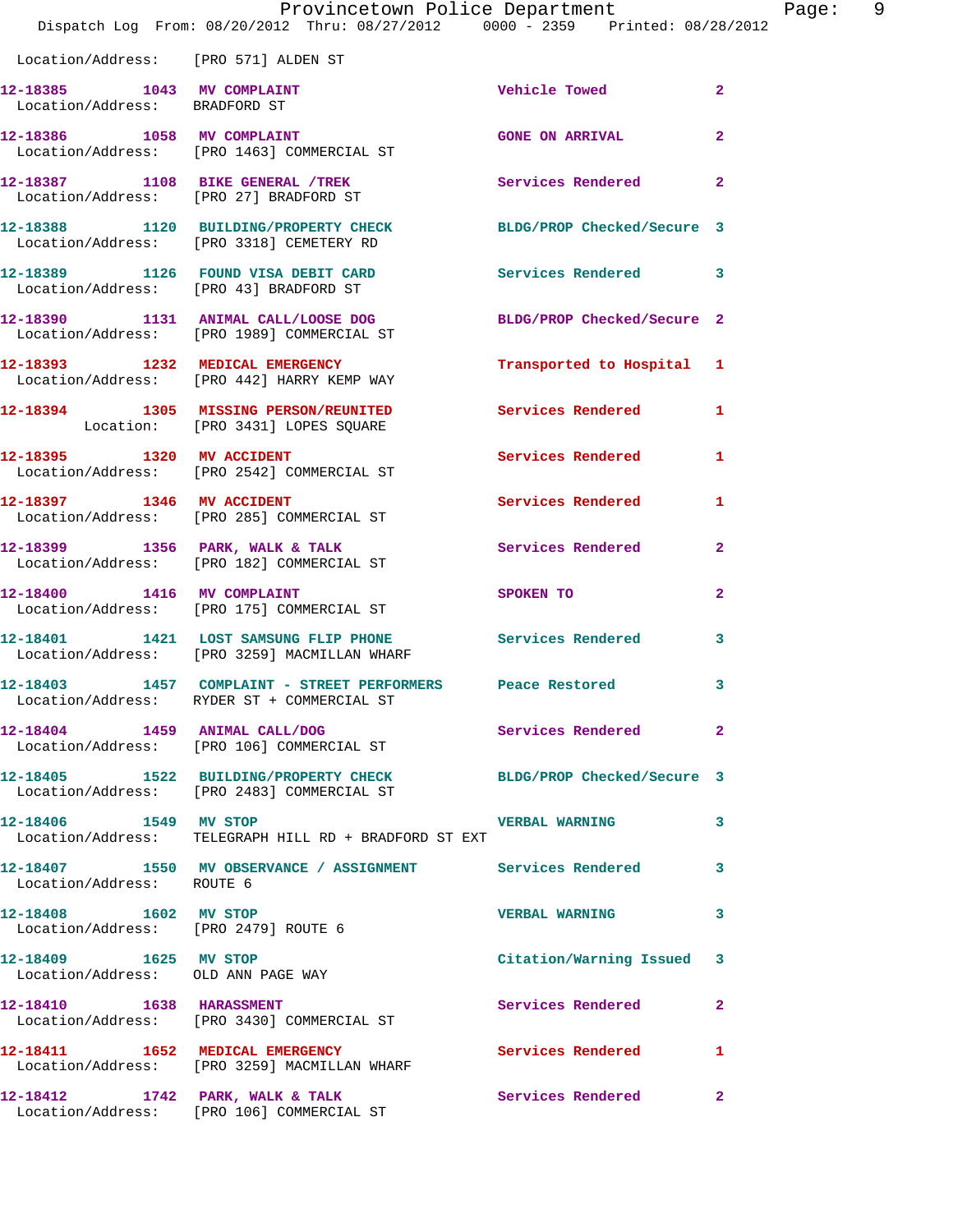|                                                                 | Provincetown Police Department<br>Dispatch Log From: 08/20/2012 Thru: 08/27/2012 0000 - 2359 Printed: 08/28/2012 |                            |                |
|-----------------------------------------------------------------|------------------------------------------------------------------------------------------------------------------|----------------------------|----------------|
|                                                                 | 12-18414 1748 LOST RED WALLET/OWNER CLAIMED Services Rendered<br>Location/Address: [PRO 542] SHANK PAINTER RD    |                            | 3              |
|                                                                 | 12-18413 1754 BUILDING/PROPERTY CHECK BLDG/PROP Checked/Secure 3<br>Location/Address: [PRO 391] COMMERCIAL ST    |                            |                |
|                                                                 | 12-18415 1802 DEAD TURTLE ON BEACH<br>Location/Address: [PRO 859] COMMERCIAL ST                                  | <b>Services Rendered</b>   | $\mathbf{2}$   |
|                                                                 | 12-18427 1845 LOST WALLET<br>Location/Address: [PRO 542] SHANK PAINTER RD                                        | <b>Services Rendered</b>   | 3              |
| 12-18417 1855 MV STOP                                           | Location/Address: [PRO 106] COMMERCIAL ST                                                                        | <b>VERBAL WARNING</b>      | 3              |
|                                                                 | 12-18418 1913 BUILDING/PROPERTY CHECK BLDG/PROP Checked/Secure 3<br>Location/Address: [PRO 2206] COMMERCIAL ST   |                            |                |
| 12-18419 1927 MV STOP                                           | Location/Address: [PRO 440] HARRY KEMP WAY                                                                       | <b>VERBAL WARNING</b>      | 3              |
|                                                                 | 12-18421 1940 BUILDING/PROPERTY CHECK<br>Location/Address: [PRO 3609] COMMERCIAL ST                              | BLDG/PROP Checked/Secure 3 |                |
|                                                                 | 12-18422 1950 BUILDING/PROPERTY CHECK<br>Location/Address: [PRO 175] COMMERCIAL ST                               | BLDG/PROP Checked/Secure 3 |                |
|                                                                 | 12-18423 1951 BOAT/HARBORMASTER<br>Location/Address: [PRO 433] RYDER ST EXT                                      | Services Rendered          | $\overline{2}$ |
|                                                                 | 12-18424 1959 COMPLAINT - STREET PERFORMERS Services Rendered<br>Location/Address: [PRO 542] SHANK PAINTER RD    |                            | 3              |
|                                                                 | 12-18425 2001 MV STOP<br>Location: [PRO 3431] LOPES SQUARE                                                       | <b>VERBAL WARNING</b>      | 3              |
|                                                                 | 12-18426 2007 MEDICAL EMERGENCY<br>Location/Address: [PRO 542] SHANK PAINTER RD                                  | Services Rendered          | 1              |
| 12-18428 2031 MV STOP                                           | Location: [PRO 3431] LOPES SQUARE                                                                                | <b>VERBAL WARNING</b>      | 3              |
| 12-18429 2034 MV STOP<br>Location/Address: [PRO 43] BRADFORD ST |                                                                                                                  | <b>VERBAL WARNING</b>      |                |
|                                                                 | 12-18430 2053 BUILDING/PROPERTY CHECK<br>Location/Address: [PRO 526] RYDER ST EXT                                | BLDG/PROP Checked/Secure 3 |                |
|                                                                 | 12-18431 2054 BUILDING/PROPERTY CHECK<br>Location/Address: [PRO 2500] COMMERCIAL ST                              | BLDG/PROP Checked/Secure 3 |                |
|                                                                 | 12-18435 2100 BUILDING/PROPERTY CHECK<br>Location/Address: [PRO 306] COMMERCIAL ST                               | BLDG/PROP Checked/Secure 3 |                |
|                                                                 | 12-18436 2120 BUILDING/PROPERTY CHECK<br>Location/Address: [PRO 2483] COMMERCIAL ST                              | BLDG/PROP Checked/Secure 3 |                |
|                                                                 | 12-18432 2127 PARKING COMPLAINT / GENERAL Citation/Warning Issued<br>Location/Address: [PRO 1627] COMMERCIAL ST  |                            | 3              |
|                                                                 | 12-18433 2139 BUILDING/PROPERTY CHECK<br>Location/Address: [PRO 1638] COMMERCIAL ST                              | BLDG/PROP Checked/Secure 3 |                |
|                                                                 | 12-18434 2146 BUILDING/PROPERTY CHECK<br>Location/Address: [PRO 182] COMMERCIAL ST                               | BLDG/PROP Checked/Secure 3 |                |
| Location/Address: [PRO 3287] ROUTE 6                            | 12-18438 2209 BUILDING/PROPERTY CHECK                                                                            | BLDG/PROP Checked/Secure 3 |                |
|                                                                 | 12-18439 2318 BUILDING/PROPERTY CHECK BLDG/PROP Checked/Secure 3                                                 |                            |                |

Location/Address: [PRO 1780] JOHNSON ST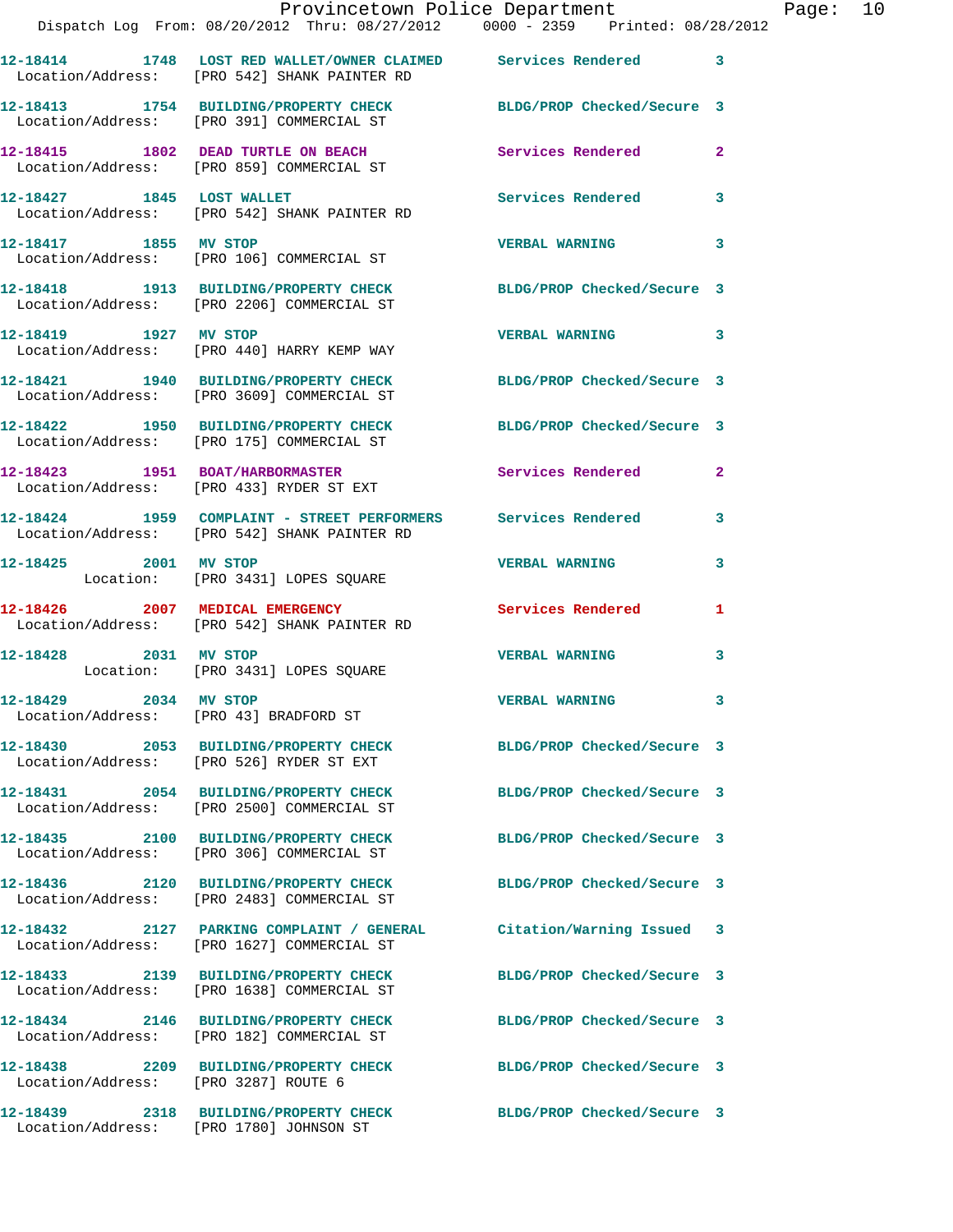|                                                                   | 12-18440 2320 BUILDING/PROPERTY CHECK BLDG/PROP Checked/Secure 3<br>Location/Address: [PRO 2492] WINSLOW ST     |                            |   |    |
|-------------------------------------------------------------------|-----------------------------------------------------------------------------------------------------------------|----------------------------|---|----|
|                                                                   | 12-18442 2333 MV OBSERVANCE / ASSIGNMENT No Action Required 3<br>Location/Address: RYDER ST + BRADFORD ST       |                            |   |    |
| For Date: $08/23/2012$ - Thursday                                 |                                                                                                                 |                            |   |    |
|                                                                   | 12-18443 0014 MV STOP<br>Location/Address: FREEMAN ST + COMMERCIAL ST                                           | <b>VERBAL WARNING</b>      | 3 |    |
|                                                                   | 12-18444 0100 FOUND SET OF KEYS<br>Location/Address: [PRO 542] SHANK PAINTER RD                                 | No Action Required 3       |   |    |
|                                                                   | 12-18445 0119 MV STOP<br>Location/Address: [PRO 105] COMMERCIAL ST                                              | <b>VERBAL WARNING</b>      | 3 |    |
|                                                                   | 12-18446 0127 MEDICAL EMERGENCY<br>Location/Address: [PRO 105] COMMERCIAL ST                                    | Transported to Hospital 1  |   |    |
|                                                                   | 12-18448 0229 BUILDING/PROPERTY CHECK BLDG/PROP Checked/Secure 3<br>Location/Address: [PRO 1168] WINTHROP ST    |                            |   |    |
|                                                                   | 12-18449 0311 PRIVATE TOW X2<br>Location/Address: [PRO 94] BRADFORD ST                                          | No Action Required 2       |   |    |
|                                                                   | 12-18450 0411 ASSIST CITIZEN<br>Location/Address: [PRO 542] SHANK PAINTER RD                                    | Services Rendered          | 3 |    |
|                                                                   | 12-18451 0440 MV OBSERVANCE / ASSIGNMENT Services Rendered 3<br>Location/Address: ROUTE 6 + SHANK PAINTER RD    |                            |   |    |
|                                                                   | 12-18452 0458 BUILDING/PROPERTY CHECK<br>Location/Address: [PRO 488] MAYFLOWER ST                               | BLDG/PROP Checked/Secure 3 |   |    |
| 12-18453 0528 MV STOP                                             | Location/Address: [PRO 208] COMMERCIAL ST                                                                       | <b>VERBAL WARNING</b>      | 3 |    |
|                                                                   | 12-18454 0531 LOBBY TRAFFIC<br>Location/Address: [PRO 542] SHANK PAINTER RD                                     | Services Rendered 2        |   | 34 |
| Location/Address: [PRO 512] PRINCE ST                             | 12-18455 0533 BUILDING/PROPERTY CHECK BLDG/PROP Checked/Secure 3                                                |                            |   |    |
|                                                                   | 12-18456 0536 BUILDING/PROPERTY CHECK BLDG/PROP Checked/Secure 3<br>Location/Address: [PRO 1646] WINSLOW ST     |                            |   |    |
|                                                                   | 12-18457 0551 BUILDING/PROPERTY CHECK BLDG/PROP Checked/Secure 3<br>Location/Address: [PRO 530] SHANKPAINTER RD |                            |   |    |
|                                                                   | 12-18458 0601 MV COMPLAINT<br>Location/Address: [PRO 542] SHANK PAINTER RD                                      | No Action Required         | 2 |    |
| Location/Address: [PRO 2518] ROUTE 6                              | 12-18459 0605 MV OBSERVANCE / ASSIGNMENT No Action Required                                                     |                            | 3 |    |
| 12-18460 0606 COMPLAINT<br>Location/Address: [PRO 43] BRADFORD ST |                                                                                                                 | SPOKEN TO                  | 3 |    |
| 12-18462 0722 COMPLAINT                                           | Location/Address: [PRO 542] SHANK PAINTER RD                                                                    | SPOKEN TO                  | 3 |    |
| Location/Address: [PRO 3287] ROUTE 6                              | 12-18463 0743 BUILDING/PROPERTY CHECK BLDG/PROP Checked/Secure 3                                                |                            |   |    |
| 12-18464 0806 ALARM TESTING                                       | Location/Address: [PRO 1892] SHANK PAINTER RD                                                                   | Services Rendered          | 1 |    |
| 12-18465 0833 ANIMAL CALL                                         |                                                                                                                 | Services Rendered 2        |   |    |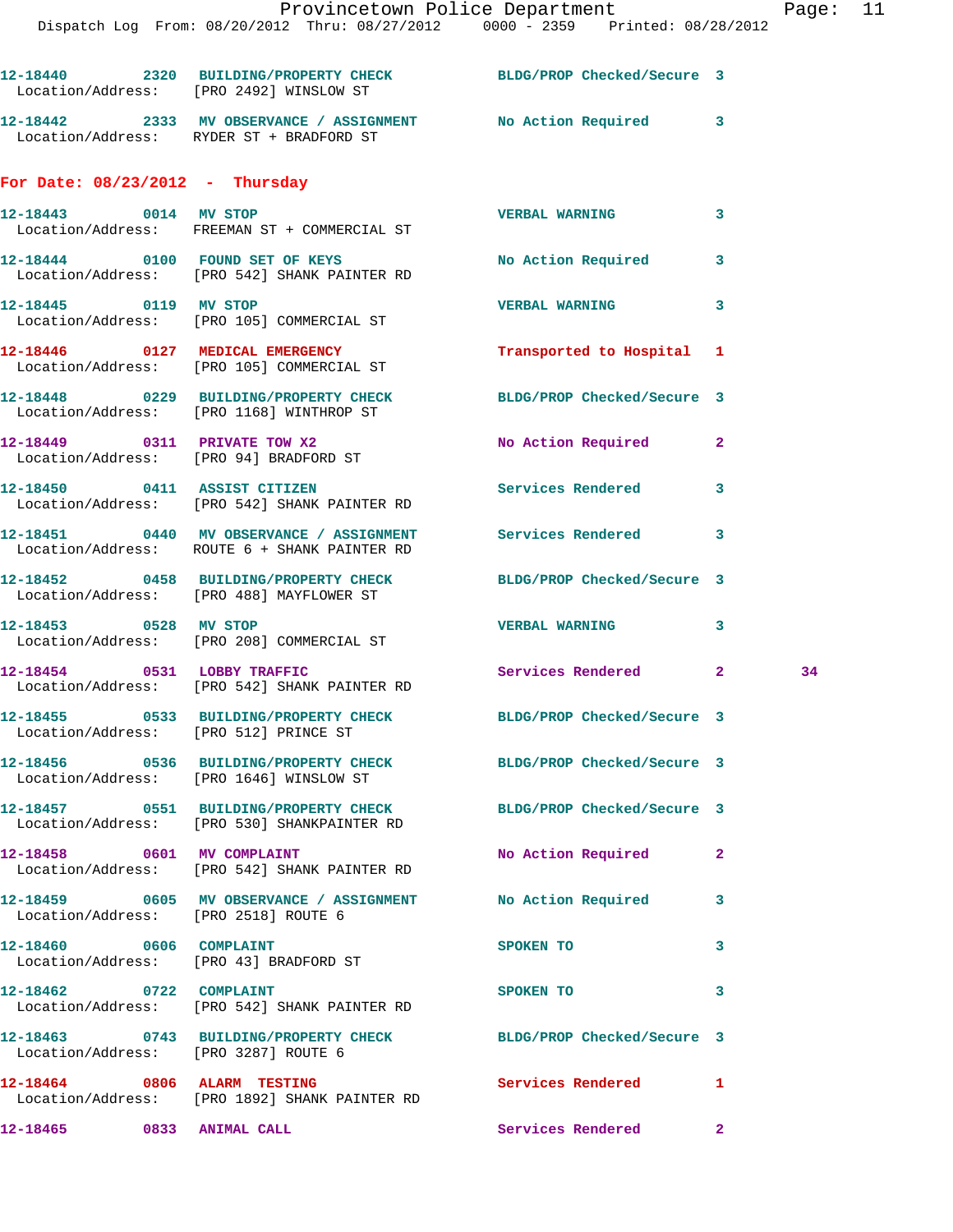|                                                                                                                 | Provincetown Police Department | Page: 12       |
|-----------------------------------------------------------------------------------------------------------------|--------------------------------|----------------|
| Dispatch Log From: 08/20/2012 Thru: 08/27/2012   0000 - 2359   Printed: 08/28/2012                              |                                |                |
| Location/Address: [PRO 2493] BRADFORD ST                                                                        |                                |                |
| 12-18466 0840 BOAT/HARBORMASTER Services Rendered<br>Location/Address: [PRO 2543] MACMILLAN WHARF               |                                | $\overline{2}$ |
| 12-18468 0919 ALARM TESTING<br>Location/Address: [PRO 437] FREEMAN ST                                           | Services Rendered              | $\mathbf{1}$   |
| 12-18469 0943 ELEVATOR ALARM TEST Services Rendered 1<br>Location/Address: [PRO 442] HARRY KEMP WAY             |                                |                |
| 12-18471 0956 ALARM TESTING<br>Location/Address: [PRO 442] HARRY KEMP WAY                                       | Services Rendered 1            |                |
| 12-18472 1019 ANIMAL CALL<br>Location/Address: [PRO 925] FRANKLIN ST                                            | SPOKEN TO                      | $\overline{2}$ |
| 12-18473 1041 BUILDING/PROPERTY CHECK BLDG/PROP Checked/Secure 3<br>Location/Address: [PRO 3317] CEMETERY RD    |                                |                |
| 12-18474 1042 BUILDING/PROPERTY CHECK BLDG/PROP Checked/Secure 3<br>Location/Address: [PRO 3318] CEMETERY RD    |                                |                |
| 12-18475 1118 MEDICAL EMERGENCY<br>Location/Address: [PRO 3222] ALDEN ST                                        | Transported to Hospital 1      |                |
| 12-18479 1134 FIRE ALARM TESTING<br>Location/Address: [PRO 488] MAYFLOWER AVE                                   | <b>SPOKEN TO</b>               | 1              |
| 12-18477 1142 FOUND CANON CAMERA<br>Location/Address: [PRO 105] COMMERCIAL ST                                   | Services Rendered 3            |                |
| 12-18478 1149 TRAFFIC CONTROL<br>Location/Address: [PRO 798] COMMERCIAL ST                                      | <b>GONE ON ARRIVAL</b>         | 3              |
| 12-18480 1154 LOST USA PASSPORT Services Rendered 3<br>Location/Address: [PRO 542] SHANK PAINTER RD             |                                |                |
| 12-18481 1216 MV ACCIDENT<br>Location/Address: [PRO 3721] ALDEN ST                                              | SPOKEN TO                      | 1              |
| 12-18482 1219 BY-LAW VIOLATION Services Rendered 2<br>Location/Address: [PRO 2977] COMMERCIAL ST                |                                |                |
| 12-18483 1303 FOUND BANK CARD Services Rendered 3<br>Location: [PRO 3431] LOPES SQUARE                          |                                |                |
| 12-18484 1304 COMPLAINT - STREET PERFORMERS LICENSING/NO ACTION 3<br>Location/Address: [PRO 3094] COMMERCIAL ST |                                |                |
| 12-18485 1309 MEDICAL EMERGENCY NEWSPATIENT REFUSAL<br>Location/Address: [PRO 2490] PROVINCELANDS RD            |                                | $\mathbf{1}$   |
| 12-18487 1309 SEAGULL<br>Location/Address: [PRO 526] RYDER ST EXT                                               | Services Rendered              | $\mathbf{2}$   |
| 12-18486 1328 LOST WALLET<br>Location/Address: [PRO 542] SHANK PAINTER RD                                       | Services Rendered              | 3              |
| 12-18489 1349 ASSIST CITIZEN<br>Location/Address: [PRO 395] COMMERCIAL ST                                       | Services Rendered 3            |                |
| 12-18488 1350 TRAFFIC COMPLAINT<br>Location/Address: [PRO 897] COURT ST                                         | SPOKEN TO                      | $\mathbf{2}$   |
| 12-18490 1359 LARCENY /FORGERY / FRAUD Services Rendered 2<br>Location/Address: [PRO 3116] COMMERCIAL ST        |                                |                |
| 12-18491 1551 ANIMAL CALL/DOG<br>Location/Address: [PRO 106] COMMERCIAL ST                                      | Services Rendered              | $\mathbf{2}$   |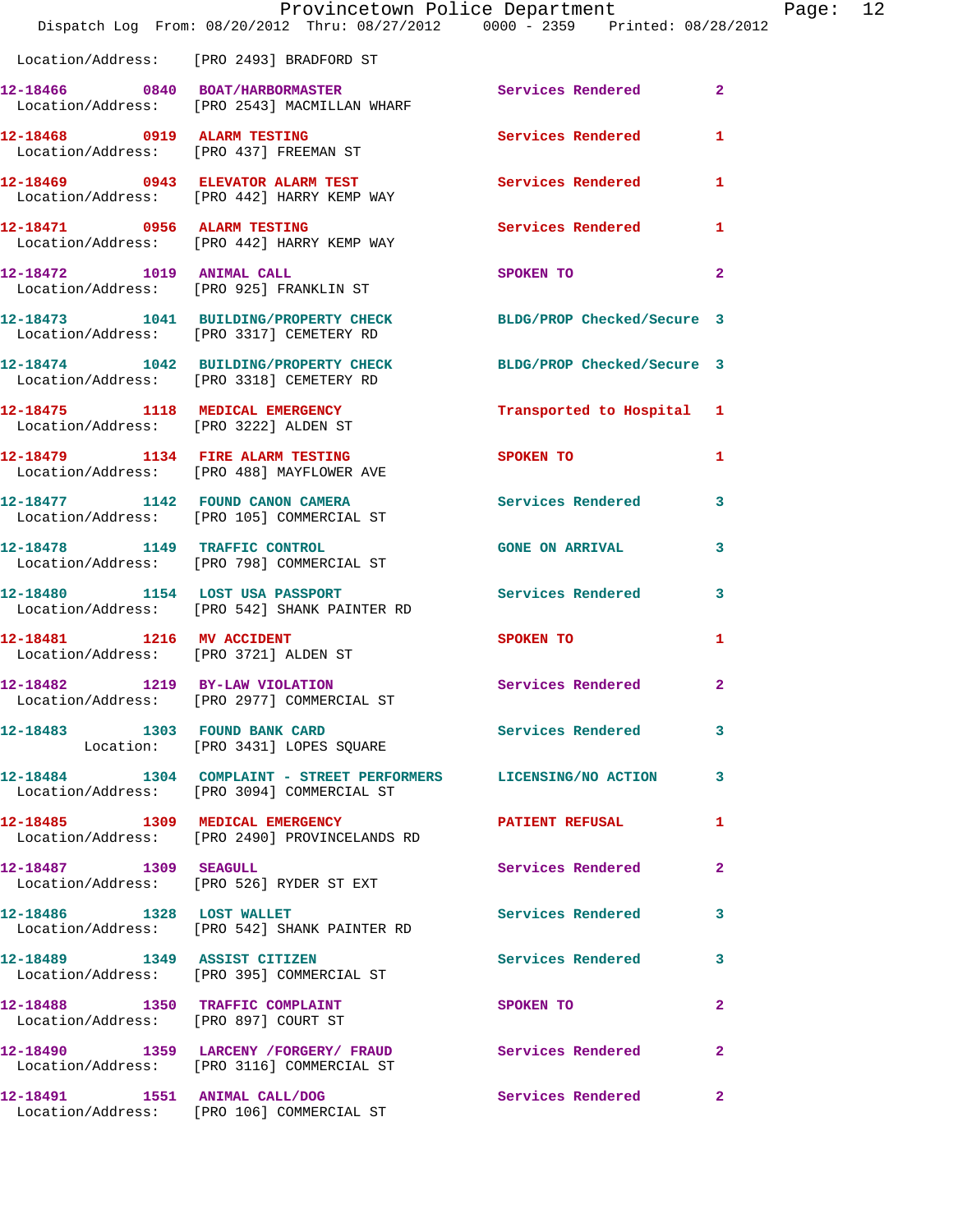|                                                                                                | Dispatch Log From: 08/20/2012 Thru: 08/27/2012   0000 - 2359   Printed: 08/28/2012                            | Provincetown Police Department Page: 13 |              |
|------------------------------------------------------------------------------------------------|---------------------------------------------------------------------------------------------------------------|-----------------------------------------|--------------|
|                                                                                                | 12-18492 1557 MV COMPLAINT SPOKEN TO<br>Location/Address: [PRO 2130] COMMERCIAL ST                            |                                         | $\mathbf{2}$ |
|                                                                                                | 12-18493 1615 AIRCRAFT FLIGHT COVERAGE Services Rendered<br>Location/Address: [PRO 516] RACE POINT RD         |                                         | $\mathbf{2}$ |
|                                                                                                | 12-18494 1621 MEDICAL EMERGENCY<br>Location/Address: BRADFORD ST + CENTER ST                                  | Transported to Hospital 1               |              |
| $12-18495$ $1622$ MV COMPLAINT<br>Location/Address: BRADFORD ST<br>Refer To Accident: 12-64-AC |                                                                                                               | Services Rendered                       | $\mathbf{2}$ |
|                                                                                                | 12-18496 1633 MEDICAL EMERGENCY 1 Services Rendered 1<br>Location/Address: [PRO 2739] COMMERCIAL ST           |                                         |              |
| Location/Address: [PRO 2521] ROUTE 6                                                           | 12-18497 1711 MV OBSERVANCE / ASSIGNMENT Services Rendered                                                    |                                         | 3            |
|                                                                                                | 12-18498 1722 FOUND KEYS/OWNER RETRIEVED Services Rendered 3<br>Location/Address: [PRO 274] COMMERCIAL ST     |                                         |              |
|                                                                                                | 12-18499 1723 DR ORDERED TRANSPORT<br>Location/Address: [PRO 440] HARRY KEMP WAY                              | Transported to Hospital 1               |              |
|                                                                                                | 12-18501 1738 LARCENY /FORGERY/ FRAUD Services Rendered<br>Location/Address: [PRO 578] WINTHROP ST            |                                         | $\mathbf{2}$ |
|                                                                                                | 12-18502 1837 MEDICAL EMERGENCY<br>Location/Address: [PRO 440] HARRY KEMP WAY                                 | Transported to Hospital 1               |              |
|                                                                                                | 12-18503 1859 MISSING PERSON<br>Location/Address: [PRO 573] WINSLOW ST                                        | Services Rendered 1                     |              |
| 12-18504 1914 MV STOP<br>Location/Address: RYDER ST                                            |                                                                                                               | <b>VERBAL WARNING</b>                   | 3            |
|                                                                                                | 12-18505 1921 MV COMPLAINT<br>Location/Address: COMMERCIAL ST + HANCOCK ST                                    | Services Rendered                       | $\mathbf{2}$ |
|                                                                                                | 12-18506 1936 FOUND IPOD PINK CASE/RETURNED Services Rendered<br>Location/Address: [PRO 3456] RYDER ST EXT    |                                         | 3            |
|                                                                                                | 12-18507 1939 BUILDING/PROPERTY CHECK Services Rendered<br>Location/Address: [PRO 182] COMMERCIAL ST          |                                         | 3            |
|                                                                                                | 12-18508 1944 COMPLAINT - STREET PERFORMERS Services Rendered<br>Location/Address: [PRO 175] COMMERCIAL ST    |                                         | 3            |
|                                                                                                | 12-18509 1954 BUILDING/PROPERTY CHECK BLDG/PROP Checked/Secure 3<br>Location/Address: [PRO 105] COMMERCIAL ST |                                         |              |
|                                                                                                | 12-18510 1956 MV STOP<br>Location/Address: [PRO 2618] COMMERCIAL ST                                           | <b>VERBAL WARNING</b>                   | 3            |
|                                                                                                | 12-18519 1958 ANNOYING PHONE CALLS Services Rendered 3<br>Location/Address: [PRO 573] WINSLOW ST              |                                         |              |
|                                                                                                | 12-18511 2011 BUILDING/PROPERTY CHECK BLDG/PROP Checked/Secure 3<br>Location/Address: [PRO 306] COMMERCIAL ST |                                         |              |
| 12-18512 2012 DISTURBANCE                                                                      | Location/Address: [PRO 395] COMMERCIAL ST                                                                     | Services Rendered 1                     |              |
|                                                                                                | 12-18513 2028 BY-LAW VIOLATION<br>Location/Address: [PRO 105] COMMERCIAL ST                                   | Citation/Warning Issued 2               |              |
| Location/Address: [PRO 16] BRADFORD ST                                                         | 12-18514 2038 BUILDING/PROPERTY CHECK BLDG/PROP Checked/Secure 3                                              |                                         |              |
|                                                                                                | 12-18516 2038 ANIMAL CALL/SEAGULL                                                                             | Services Rendered                       | $\mathbf{2}$ |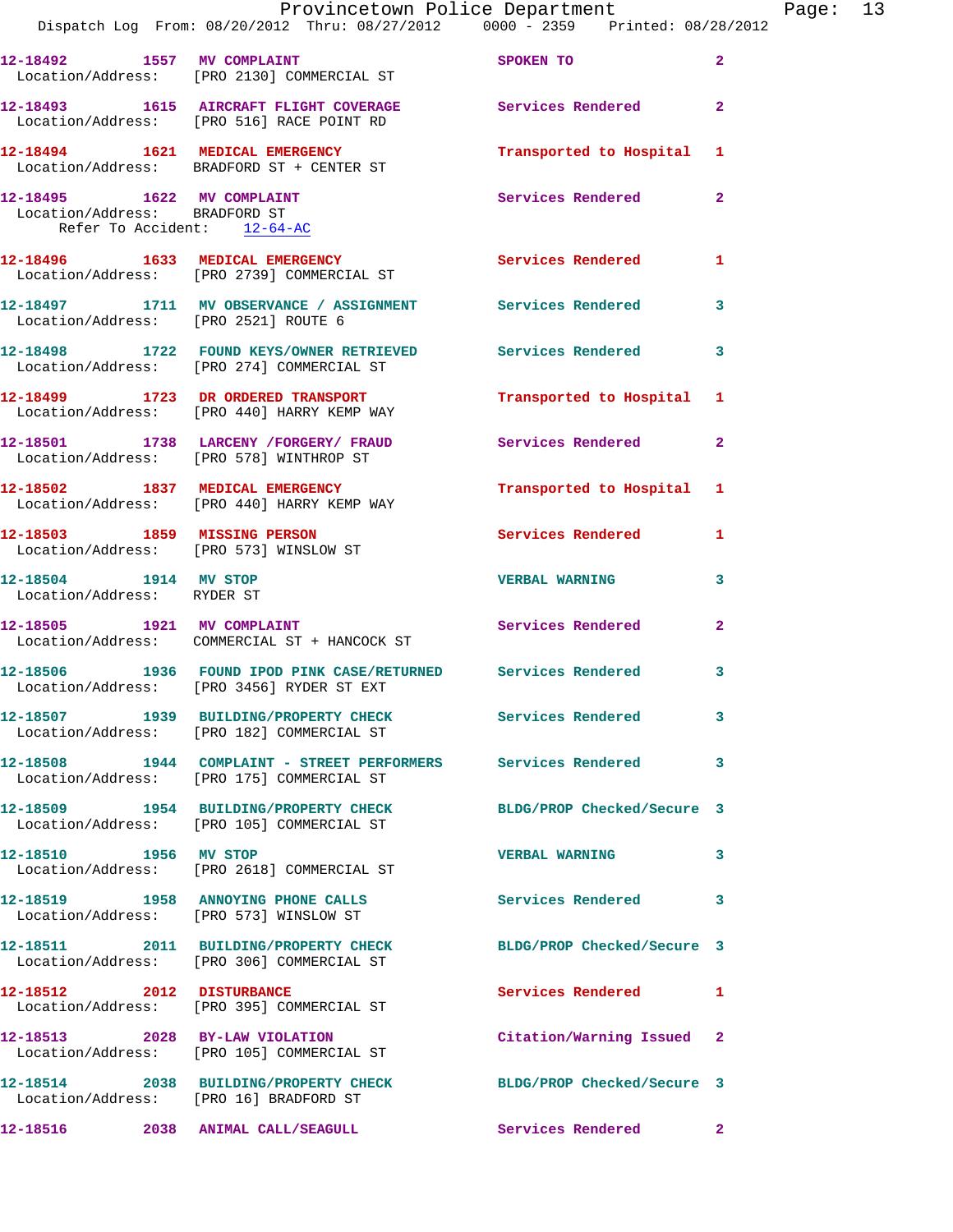|                                                               | Dispatch Log From: 08/20/2012 Thru: 08/27/2012 0000 - 2359 Printed: 08/28/2012                                 | Provincetown Police Department Page: 14 |              |
|---------------------------------------------------------------|----------------------------------------------------------------------------------------------------------------|-----------------------------------------|--------------|
|                                                               | Location/Address: [PRO 542] SHANK PAINTER RD                                                                   |                                         |              |
|                                                               | 12-18517 2045 LOST ID Services Rendered 3<br>Location/Address: [PRO 542] SHANK PAINTER RD                      |                                         |              |
|                                                               | 12-18518  2052  ANIMAL CALL/BIRD  Services Rendered  2<br>Location: [PRO 3431] LOPES SQUARE                    |                                         |              |
|                                                               | 12-18520 2113 FOLLOW UP<br>Location/Address: [PRO 2758] COMMERCIAL ST                                          | Services Rendered 2                     |              |
|                                                               | 12-18522 2141 BUILDING/PROPERTY CHECK BLDG/PROP Checked/Secure 3<br>Location/Address: [PRO 105] COMMERCIAL ST  |                                         |              |
|                                                               | 12-18521 2144 BUILDING/PROPERTY CHECK BLDG/PROP Checked/Secure 3<br>Location/Address: [PRO 526] RYDER ST EXT   |                                         |              |
| 12-18523 2159 MV STOP                                         | Location/Address: [PRO 2479] ROUTE 6                                                                           | <b>VERBAL WARNING</b> 3                 |              |
| Location/Address: VORSE LN                                    | 12-18525 2200 SERVE RESTRAINING ORDER Services Rendered 2                                                      |                                         |              |
| 12-18524 2204 DISTURBANCE                                     | Location/Address: [PRO 521] ROUTE 6                                                                            | Peace Restored 1                        |              |
|                                                               | 12-18526 2221 SUSPICIOUS ACTIVITY CONE ON ARRIVAL 2<br>Location/Address: [PRO 878] CONANT ST                   |                                         |              |
|                                                               | 12-18527 2234 BUILDING/PROPERTY CHECK BLDG/PROP Checked/Secure 3<br>Location/Address: [PRO 1638] COMMERCIAL ST |                                         |              |
|                                                               | 12-18528 2303 MV STOP<br>Location/Address: [PRO 542] SHANK PAINTER RD                                          | VERBAL WARNING 3                        |              |
| 12-18529 2309 MV STOP                                         | Location: [PRO 3431] LOPES SQUARE                                                                              | VERBAL WARNING 3                        |              |
|                                                               | 12-18530 2349 BUILDING/PROPERTY CHECK Services Rendered 3<br>Location/Address: [PRO 2492] WINSLOW ST           |                                         |              |
|                                                               | 12-18531 2354 BUILDING/PROPERTY CHECK<br>Location/Address: [PRO 2500] COMMERCIAL ST                            | BLDG/PROP Checked/Secure 3              |              |
| For Date: $08/24/2012$ - Friday                               |                                                                                                                |                                         |              |
| 12-18532 0004 MV STOP<br>Location/Address: [PRO 2513] ROUTE 6 |                                                                                                                | Citation/Warning Issued 3               |              |
| 12-18534 0021 BY-LAW VIOLATION<br>Location/Address: RYDER ST  |                                                                                                                | SPOKEN TO                               | $\mathbf{2}$ |
| 12-18535 0036 MV STOP                                         | Location/Address: [PRO 105] COMMERCIAL ST                                                                      | <b>VERBAL WARNING</b>                   | 3            |

Location/Address: ROUTE 6

**12-18539 0203 ALARM - GENERAL False Alarm 1**  Location/Address: [PRO 519] RACE POINT RD

Location/Address: [PRO 635] CREEK HILL RD

Location/Address: [PRO 2500] COMMERCIAL ST

12-18541 0520 LOBBY TRAFFIC No Action Required 2 25

Location/Address: [PRO 542] SHANK PAINTER RD

**12-18542 0631 MEDICAL EMERGENCY Services Rendered 1** 

**12-18536 0100 BY-LAW VIOLATION SPOKEN TO 2 12-18540 0303 COMPLAINT/SWIMMING Services Rendered 3**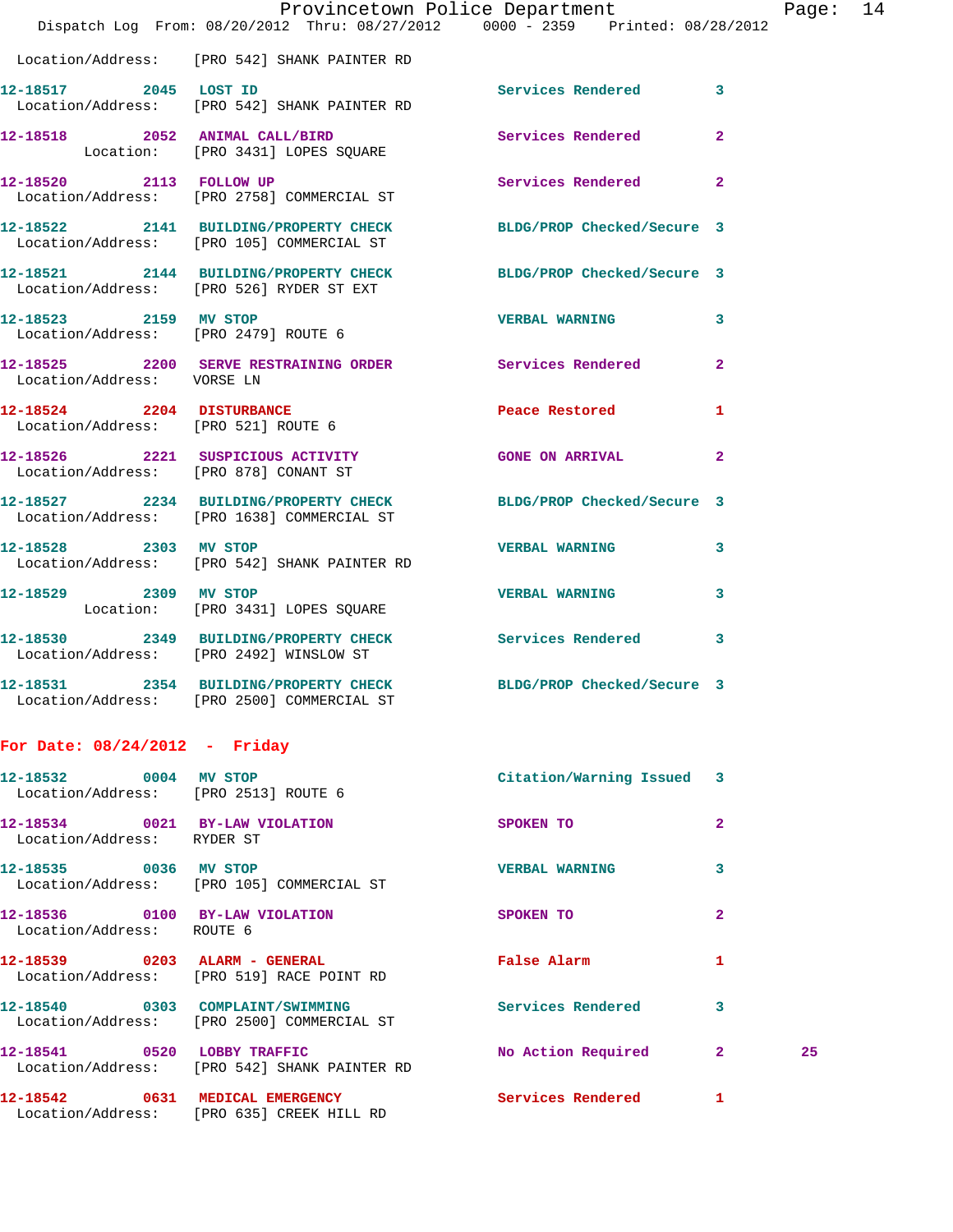|                                                               | Provincetown Police Department<br>Dispatch Log From: 08/20/2012 Thru: 08/27/2012 0000 - 2359 Printed: 08/28/2012 |                            |                |
|---------------------------------------------------------------|------------------------------------------------------------------------------------------------------------------|----------------------------|----------------|
|                                                               | 12-18543 0651 FLIGHT COVERAGE<br>Location/Address: [PRO 516] RACE POINT RD                                       | Services Rendered          | $\mathbf{2}$   |
| 12-18544 0724 FOUND ID                                        | Location/Address: [PRO 542] SHANK PAINTER RD                                                                     | Services Rendered 3        |                |
| Location/Address: COURT ST                                    | 12-18545 0740 MV OBSERVANCE / ASSIGNMENT No Action Required                                                      |                            | 3              |
|                                                               | 12-18546 0743 H/M ON/OFF DUTY<br>Location/Address: [PRO 3259] MACMILLAN WHARF                                    | Services Rendered          | $\overline{2}$ |
|                                                               | 12-18547 0750 POSSUM IN YARD<br>Location/Address: [PRO 1486] PEARL ST                                            | Services Rendered          | $\mathbf{2}$   |
|                                                               | 12-18548 0801 BUILDING/PROPERTY CHECK BLDG/PROP Checked/Secure 3<br>Location/Address: [PRO 2500] COMMERCIAL ST   |                            |                |
|                                                               | 12-18549 0809 ALARM TESTING<br>Location/Address: [PRO 437] FREEMAN ST                                            | Services Rendered 1        |                |
| Location/Address: [PRO 3440] ROUTE 6                          | 12-18550 0810 MV OBSERVANCE / ASSIGNMENT Services Rendered                                                       |                            | 3              |
| 12-18551 0816 MV STOP<br>Location/Address: [PRO 2518] ROUTE 6 |                                                                                                                  | <b>VERBAL WARNING</b>      | 3              |
| Location/Address: [PRO 2521] ROUTE 6                          | 12-18552 0826 MV STOP                                                                                            | <b>VERBAL WARNING</b>      | 3              |
| 12-18553 0829 HAZARDS                                         | Location/Address: RYDER ST + COMMERCIAL ST                                                                       | Services Rendered          | $\mathbf{2}$   |
| 12-18554 0833 MV STOP                                         | Location/Address: [PRO 2521] ROUTE 6                                                                             | <b>VERBAL WARNING</b>      | 3              |
|                                                               | 12-18555 0853 MV OBSERVANCE / ASSIGNMENT Services Rendered<br>Location/Address: [PRO 3257] SHANKPAINTER RD       |                            | 3              |
|                                                               | 12-18556 0900 ASSIST AGENCY / MUTUAL AID Services Rendered<br>Location/Address: [PRO 1892] SHANK PAINTER RD      |                            | 3              |
| 12-18557 0944 BAT EXPOSURE                                    | Location/Address: [PRO 516] RACE POINT RD                                                                        | SPOKEN TO                  | $\mathbf{2}$   |
| 12-18558 0949 ASSIST CITIZEN                                  | Location/Address: [PRO 516] RACE POINT RD                                                                        | SPOKEN TO                  | 3              |
| 12-18559 0951 VANDALISM                                       | Location/Address: [PRO 3207] COMMERCIAL ST                                                                       | SPOKEN TO                  | 3              |
|                                                               | 12-18560 0954 FOUND CREDIT CARD<br>Location/Address: [PRO 516] RACE POINT RD                                     | Services Rendered          | 3              |
|                                                               | 12-18561 1030 BUILDING/PROPERTY CHECK<br>Location/Address: [PRO 3317] CEMETERY RD                                | BLDG/PROP Checked/Secure 3 |                |
|                                                               | 12-18562 1030 BUILDING/PROPERTY CHECK<br>Location/Address: [PRO 3318] CEMETERY RD                                | BLDG/PROP Checked/Secure 3 |                |
|                                                               | 12-18563 1046 SUSPICIOUS ACTIVITY<br>Location/Address: [PRO 3259] MACMILLAN WHARF                                | Services Rendered          | $\mathbf{2}$   |
| Location/Address: [PRO 2513] ROUTE 6                          | 12-18564 1105 MV OBSERVANCE / ASSIGNMENT Services Rendered                                                       |                            | 3              |
|                                                               | 12-18565 1107 PARK, WALK & TALK<br>Location/Address: [PRO 105] COMMERCIAL ST                                     | <b>Services Rendered</b>   | $\mathbf{2}$   |
|                                                               | 12-18566 1111 DUMPSTER PLACEMENT<br>Location/Address: [PRO 3483] MONTELLO ST                                     | Services Rendered          | 3              |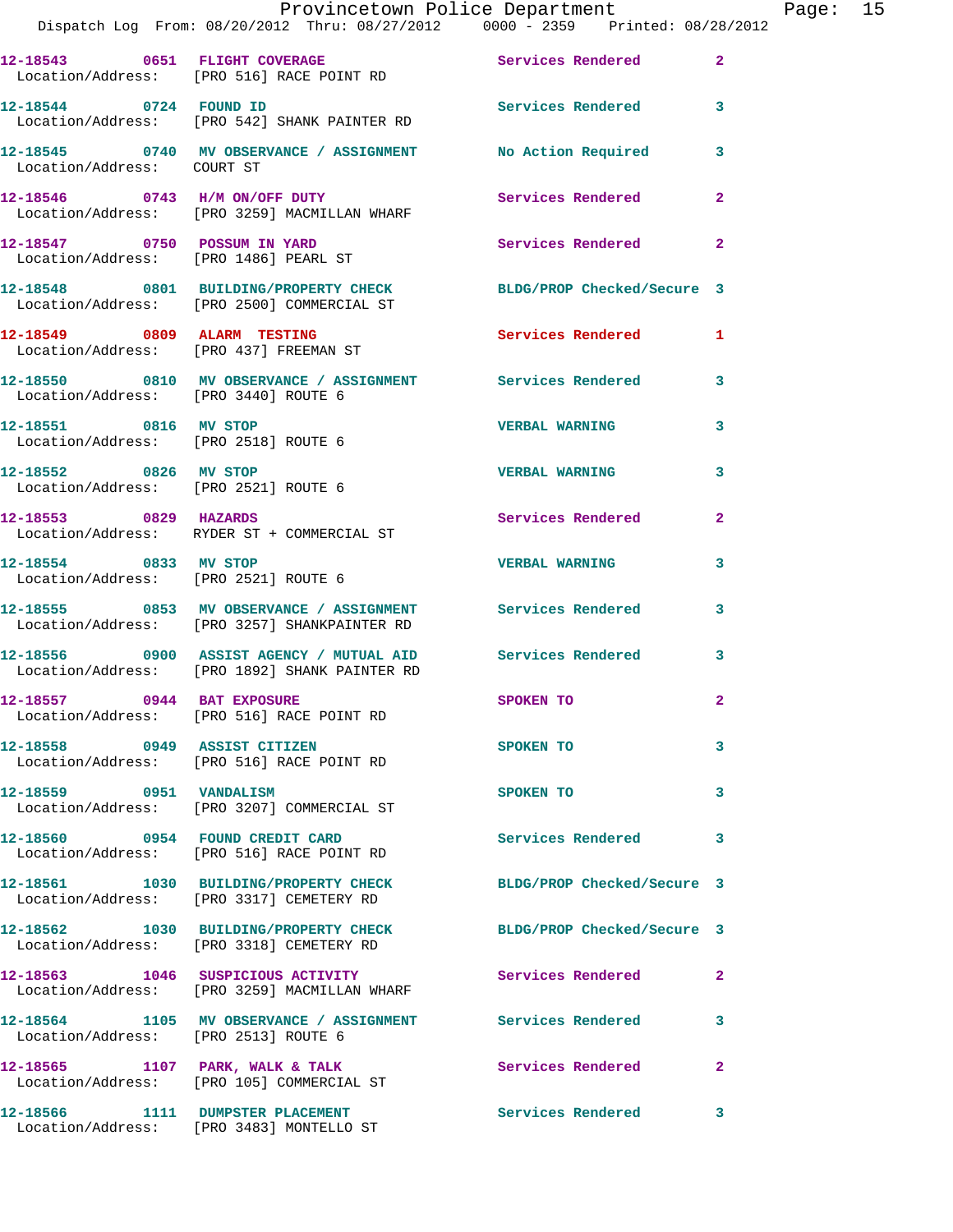| 12-18567 1125 MV STOP<br>Location/Address: ROUTE 6 + RACE RD  |                                                                                                               | <b>VERBAL WARNING</b>      | 3              |
|---------------------------------------------------------------|---------------------------------------------------------------------------------------------------------------|----------------------------|----------------|
|                                                               | 12-18568 1209 DUMPSTER PLACEMENT<br>Location/Address: [PRO 1623] BREWSTER ST                                  | <b>Services Rendered</b>   | 3              |
|                                                               | 12-18569 1216 PARKING COMPLAINT<br>Location/Address: [PRO 2132] COMMERCIAL ST                                 | <b>Services Rendered</b>   | 3              |
|                                                               | 12-18570 1233 PARKING COMPLAINT / GENERAL Services Rendered<br>Location/Address: [PRO 711] BRADFORD ST        |                            | 3              |
| 12-18571 1241 B & E BURGLARY                                  | Location/Address: [PRO 3443] COMMERCIAL ST                                                                    | Services Rendered          | $\overline{a}$ |
| 12-18572 1251 MV COMPLAINT<br>Location/Address: COMMERCIAL ST |                                                                                                               | Services Rendered          | $\mathbf{2}$   |
| 12-18573 1306 MV ACCIDENT                                     | Location/Address: [PRO 511] HOLWAY AVE                                                                        | Services Rendered          | 1              |
|                                                               | 12-18574 1330 LOST PASSPORT/FOUND<br>Location/Address: [PRO 542] SHANK PAINTER RD                             | <b>Services Rendered</b>   | 3              |
|                                                               | 12-18579 1400 PARKING COMPLAINT / GENERAL<br>Location/Address: [PRO 2737] COMMERCIAL ST                       | Citation/Warning Issued 3  |                |
|                                                               | 12-18576 1414 PARK, WALK & TALK<br>Location/Address: [PRO 146] COMMERCIAL ST                                  | Services Rendered          | $\overline{2}$ |
|                                                               | 12-18577 1425 PARKING COMPLAINT / GENERAL Services Rendered 3<br>Location/Address: [PRO 2654] WEST VINE ST    |                            |                |
|                                                               | 12-18578 1436 MEDICAL EMERGENCY<br>Location/Address: [PRO 440] HARRY KEMP WAY                                 | Transported to Hospital 1  |                |
| 12-18580 1613 ANIMAL CALL                                     | Location/Address: [PRO 3222] ALDEN ST                                                                         | No Action Required         | $\mathbf{2}$   |
| 12-18581 1625 ANIMAL CALL                                     | Location/Address: [PRO 3710] COMMERCIAL ST                                                                    | SPOKEN TO                  | $\mathbf{2}$   |
| 12-18582 1651 NOISE COMPLAINT                                 | Location/Address: [PRO 3430] COMMERCIAL ST                                                                    | <b>Services Rendered</b>   | 3              |
|                                                               | 12-18583 1654 LOST MASS LICENSE<br>Location/Address: [PRO 3236] COMMERCIAL ST                                 | Services Rendered          | 3              |
| 12-18584 1719 GENERAL INFO                                    |                                                                                                               | SPOKEN TO                  | 3              |
| 12-18585 1823 MV ACCIDENT<br>Refer To Accident: 12-65-AC      | Location/Address: [PRO 433] RYDER ST EXT                                                                      | Services Rendered 1        |                |
|                                                               | 12-18586 1839 MEDICAL EMERGENCY<br>Location/Address: [PRO 2094] CONWELL ST                                    | Transported to Hospital 1  |                |
|                                                               | 12-18587 1912 BUILDING/PROPERTY CHECK<br>Location/Address: [PRO 2492] WINSLOW ST                              | BLDG/PROP Checked/Secure 3 |                |
|                                                               | 12-18588 1937 ASSIST AGENCY / MUTUAL AID Services Rendered 3<br>Location/Address: [PRO 1892] SHANK PAINTER RD |                            |                |
|                                                               | 12-18589 1940 BUILDING CHECK; SECURE BLDG/PROP Checked/Secure 3<br>Location/Address: [PRO 182] COMMERCIAL ST  |                            |                |
|                                                               | 12-18590 1941 SUSPICIOUS ACTIVITY<br>Location/Address: [PRO 182] COMMERCIAL ST                                | SPOKEN TO                  | $\overline{2}$ |
|                                                               | 12-18591 1956 ASSIST AGENCY / MUTUAL AID Services Rendered                                                    |                            | 3              |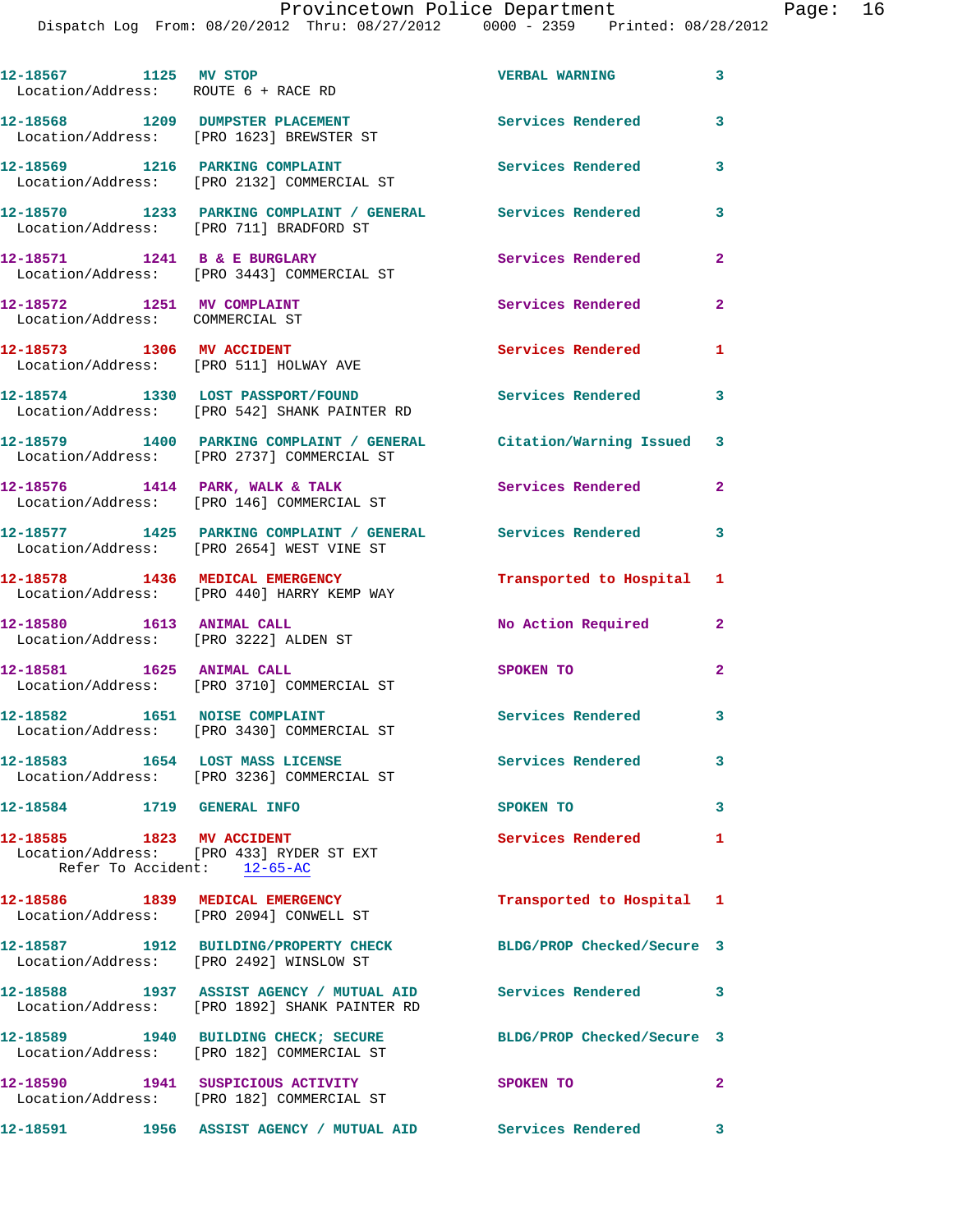|                                                            | Dispatch Log From: 08/20/2012 Thru: 08/27/2012 0000 - 2359 Printed: 08/28/2012                                      | Provincetown Police Department |              | Page: 17 |  |
|------------------------------------------------------------|---------------------------------------------------------------------------------------------------------------------|--------------------------------|--------------|----------|--|
| Location/Address: [PRO 2754] ROUTE 6                       |                                                                                                                     |                                |              |          |  |
|                                                            | 12-18592 2003 BUILDING CHECK; ALL IN ORDER BLDG/PROP Checked/Secure 3<br>Location/Address: [PRO 2483] COMMERCIAL ST |                                |              |          |  |
| 12-18593 2003 FOLLOW UP<br>Location/Address: COMMERCIAL ST |                                                                                                                     | Could Not Locate 2             |              |          |  |
|                                                            | 12-18594 2012 BUILDING CHECK; ALL IN ORDER BLDG/PROP Checked/Secure 3<br>Location/Address: [PRO 105] COMMERCIAL ST  |                                |              |          |  |
|                                                            | 12-18595 2016 BUILDING CHECK; ALL IN ORDER BLDG/PROP Checked/Secure 3<br>Location/Address: [PRO 1780] JOHNSON ST    |                                |              |          |  |
|                                                            | 12-18612 2030 BUILDING CHECK; ALL IN ORDER BLDG/PROP Checked/Secure 3<br>Location/Address: [PRO 1638] COMMERCIAL ST |                                |              |          |  |
|                                                            | 12-18597 2036 MV STOP<br>Location/Address: [PRO 287] COMMERCIAL ST                                                  | VERBAL WARNING 3               |              |          |  |
|                                                            | 12-18598 2039 FOLLOW UP<br>Location/Address: [PRO 453] KILEY CT                                                     | No Action Required             | $\mathbf{2}$ |          |  |
|                                                            | 12-18599 2040 ASSIST CITIZEN<br>Location/Address: [PRO 447] JEROME SMITH RD                                         | No Action Required 3           |              |          |  |
| 12-18600 2046 MV STOP                                      | Location/Address: [PRO 3260] BRADFORD ST EXT                                                                        | <b>VERBAL WARNING</b>          | 3            |          |  |
|                                                            | 12-18601 2056 FOLLOW UP<br>Location/Address: [PRO 667] COMMERCIAL ST                                                | No Action Required 2           |              |          |  |
| 12-18602 2056 MV STOP                                      | Location/Address: [PRO 3260] BRADFORD ST EXT                                                                        | <b>VERBAL WARNING</b>          | 3            |          |  |
| 12-18603 2056 COMPLAINT                                    | Location/Address: [PRO 105] COMMERCIAL ST                                                                           | No Action Required 3           |              |          |  |
|                                                            | 12-18604 2104 RYDER ST BARRICADE IN EFFECT<br>Location/Address: RYDER ST + COMMERCIAL ST                            | No Action Required             | $\mathbf{2}$ |          |  |
| 12-18605 2112 MV STOP                                      | Location/Address: ROUTE 6 + SHANK PAINTER RD                                                                        | <b>VERBAL WARNING</b>          | 3            |          |  |
| 12-18606 2125 MV STOP                                      | Location: [PRO 3431] LOPES SQUARE                                                                                   | <b>VERBAL WARNING</b>          | 3            |          |  |
| 12-18607 2129 MV STOP<br>Location/Address: RYDER ST        |                                                                                                                     | <b>VERBAL WARNING</b>          | 3            |          |  |
|                                                            | 12-18608 2137 BUILDING/PROPERTY CHECK BLDG/PROP Checked/Secure 3<br>Location/Address: [PRO 175] COMMERCIAL ST       |                                |              |          |  |
|                                                            | 12-18609 2139 BUILDING/PROPERTY CHECK<br>Location/Address: [PRO 2577] BRADFORD ST                                   | BLDG/PROP Checked/Secure 3     |              |          |  |
| 12-18610 2140 MV STOP<br>Location/Address: RYDER ST        |                                                                                                                     | <b>VERBAL WARNING</b>          | 3            |          |  |
| 12-18611 2143 MV STOP<br>Location/Address: RYDER ST        |                                                                                                                     | <b>VERBAL WARNING</b>          | 3            |          |  |
| 12-18613 2209 MV STOP                                      | Location/Address: ALDEN ST + BRADFORD ST                                                                            | <b>VERBAL WARNING</b>          | 3            |          |  |
| 12-18614 2213 DISORDERLY                                   | Location/Address: HOWLAND ST + COMMERCIAL ST                                                                        | <b>GONE ON ARRIVAL</b>         | 2            |          |  |
| 12-18615 2224 MV STOP<br>Location/Address: ROUTE 6         |                                                                                                                     | <b>VERBAL WARNING</b>          | 3            |          |  |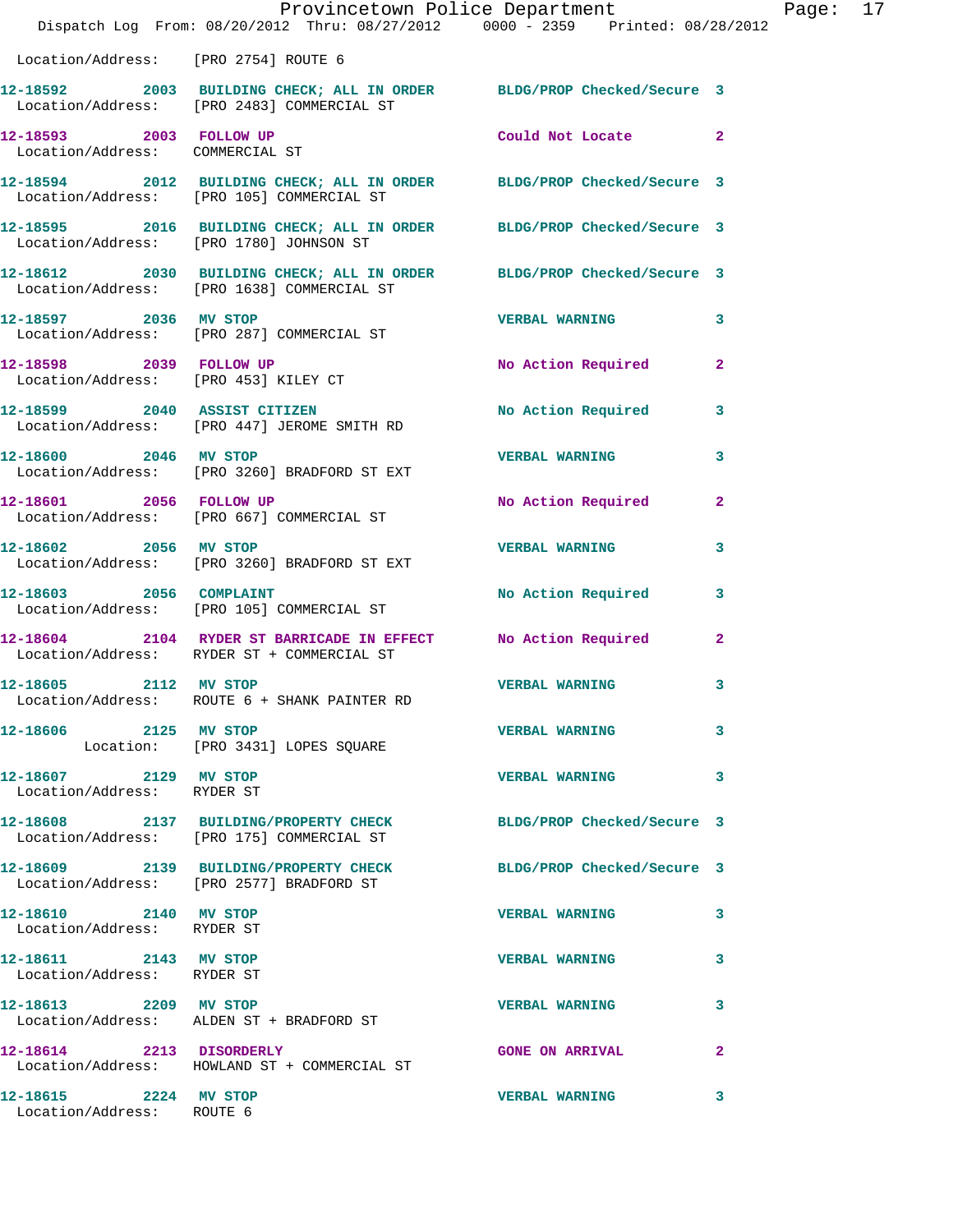|                                                                   |                                                                                                                   | Provincetown Police Department Page: 18 |              |    |  |
|-------------------------------------------------------------------|-------------------------------------------------------------------------------------------------------------------|-----------------------------------------|--------------|----|--|
|                                                                   | Dispatch Log From: 08/20/2012 Thru: 08/27/2012 0000 - 2359 Printed: 08/28/2012                                    |                                         |              |    |  |
|                                                                   | 12-18616 2227 BUILDING/PROPERTY CHECK BLDG/PROP Checked/Secure 3<br>Location/Address: [PRO 2500] COMMERCIAL ST    |                                         |              |    |  |
|                                                                   | 12-18617 2248 BUILDING CHECK; ALL SECURE BLDG/PROP Checked/Secure 3<br>Location/Address: [PRO 3256] COMMERCIAL ST |                                         |              |    |  |
|                                                                   | 12-18618  2309   MISSING PERSON/TRURO   No Action Required   1<br>Location/Address: [PRO 2754] ROUTE 6            |                                         |              |    |  |
|                                                                   | 12-18619 2319 FOUND WALLET<br>Location/Address: [PRO 129] COMMERCIAL ST                                           | No Action Required 3                    |              |    |  |
|                                                                   | 12-18620 2326 BUILDING/PROPERTY CHECK BLDG/PROP Checked/Secure 3<br>Location/Address: [PRO 444] HIGH POLE         |                                         |              |    |  |
|                                                                   | 12-18621 2336 BUILDING CHECK; ALL SECURE BLDG/PROP Checked/Secure 3<br>Location/Address: [PRO 2492] WINSLOW ST    |                                         |              |    |  |
| For Date: $08/25/2012$ - Saturday                                 |                                                                                                                   |                                         |              |    |  |
|                                                                   | 12-18622 0015 MV OBSERVANCE / ASSIGNMENT Services Rendered 3<br>Location/Address: BRADFORD ST + STANDISH AVE      |                                         |              |    |  |
|                                                                   | 12-18623 0018 MV COMPLAINT<br>Location/Address: [PRO 526] RYDER ST EXT                                            | Services Rendered 2                     |              |    |  |
|                                                                   | 12-18624 0045 BUILDING CHECK; ALL SECURE BLDG/PROP Checked/Secure 3<br>Location/Address: [PRO 105] COMMERCIAL ST  |                                         |              |    |  |
|                                                                   | 12-18625 0132 BUILDING/PROPERTY CHECK BLDG/PROP Checked/Secure 3<br>Location/Address: [PRO 2206] COMMERCIAL ST    |                                         |              |    |  |
|                                                                   | 12-18626 0149 DOMESTIC DISTURBANCE Services Rendered 1<br>Location/Address: [PRO 1288] BRADFORD ST                |                                         |              |    |  |
| Location/Address: [PRO 2543] MACMILLAN                            | 12-18627 0154 BUILDING/PROPERTY CHECK BLDG/PROP Checked/Secure 3                                                  |                                         |              |    |  |
|                                                                   | 12-18628 0228 BIKE GENERAL/ENFORCEMENT VERBAL WARNING<br>Location: [PRO 3431] LOPES SQUARE                        |                                         | $\mathbf{2}$ |    |  |
| 12-18629<br>0232 MV STOP                                          | Location/Address: [PRO 2391] BRADFORD ST<br>Refer To $P/C$ : 12-290-AR<br>Refer To $P/C$ : 12-291-AR              | Arrest(s) Made                          | 3            |    |  |
|                                                                   | 12-18630 0235 BIKE GENERAL/ENFORCEMENT VERBAL WARNING<br>Location/Address: BRADFORD ST + RYDER ST                 |                                         | $\mathbf{2}$ |    |  |
| 12-18631 0421 LOBBY TRAFFIC                                       | Location/Address: [PRO 542] SHANK PAINTER RD                                                                      | No Action Required 2                    |              | 29 |  |
|                                                                   | 12-18632 0614 BUILDING/PROPERTY CHECK<br>Location/Address: [PRO 2483] COMMERCIAL ST                               | BLDG/PROP Checked/Secure 3              |              |    |  |
|                                                                   | 12-18633 0620 AIRCRAFT COVERAGE<br>Location/Address: [PRO 516] RACE POINT RD                                      | Services Rendered 2                     |              | 8  |  |
| 12-18634 0750 FOUND BIKE<br>Location/Address: [PRO 776] BROWNE ST |                                                                                                                   | Services Rendered                       | $\mathbf{2}$ |    |  |
| 12-18635 0832 MV STOP                                             | Location/Address: [PRO 2513] ROUTE 6                                                                              | <b>VERBAL WARNING</b>                   | 3            |    |  |
| Location/Address: [PRO 521] ROUTE 6                               | 12-18636 0840 BUILDING/PROPERTY CHECK Services Rendered                                                           |                                         | 3            |    |  |
| Location/Address: [PRO 2513] ROUTE 6                              | 12-18637 0841 MV OBSERVANCE / ASSIGNMENT Services Rendered                                                        |                                         | $\mathbf{3}$ |    |  |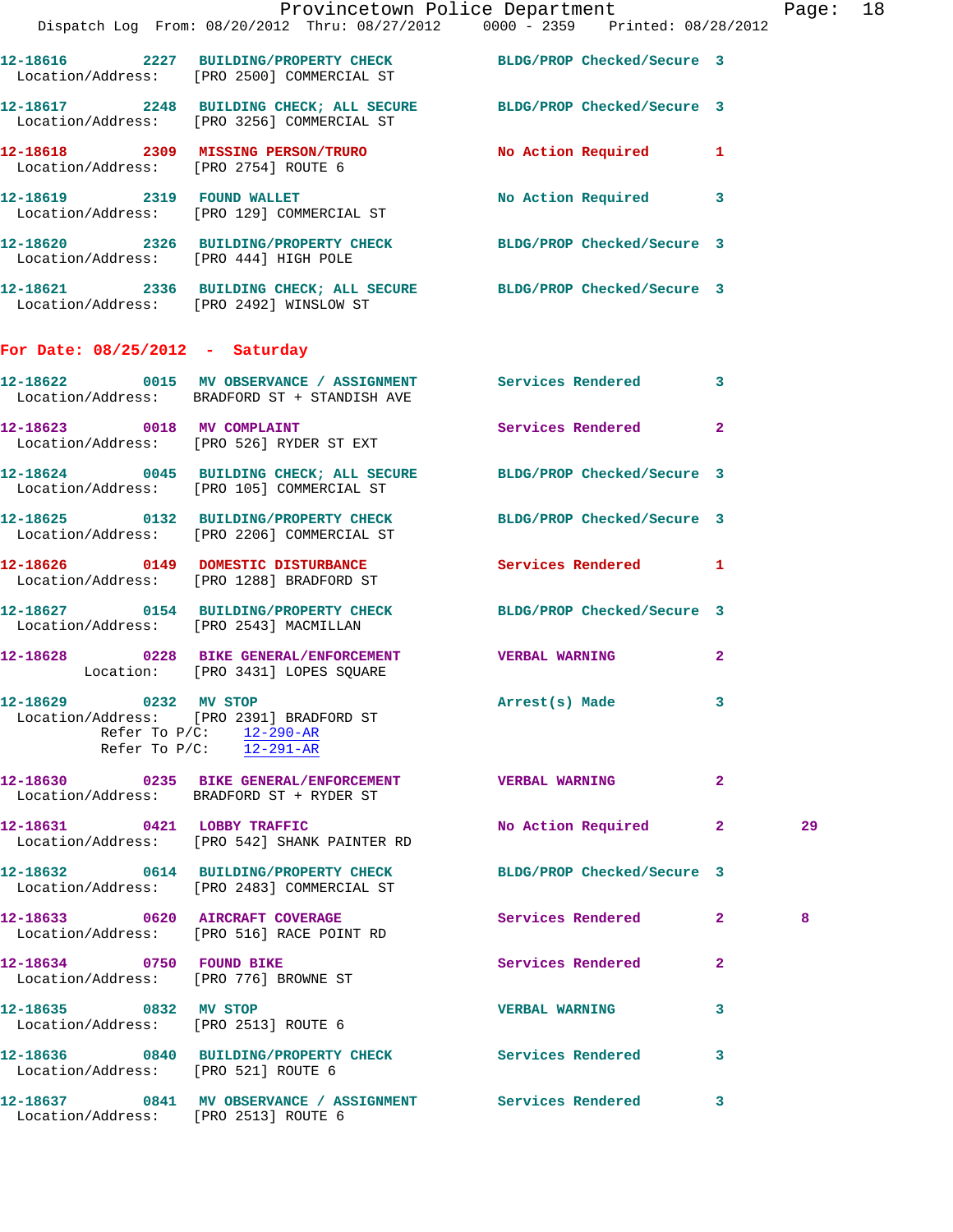|                                                             | Provincetown Police Department The Page: 19<br>Dispatch Log From: 08/20/2012 Thru: 08/27/2012   0000 - 2359   Printed: 08/28/2012 |                                                                                                                 |                |  |
|-------------------------------------------------------------|-----------------------------------------------------------------------------------------------------------------------------------|-----------------------------------------------------------------------------------------------------------------|----------------|--|
|                                                             | 12-18638 0853 LOST FORD VEHICLE KEYS Services Rendered<br>Location/Address: [PRO 2490] PROVINCELANDS RD                           |                                                                                                                 | $\mathbf{3}$   |  |
| 12-18639 0905 MV STOP                                       | Location/Address: [PRO 2479] ROUTE 6                                                                                              | <b>VERBAL WARNING</b> 3                                                                                         |                |  |
|                                                             | 12-18640     0953 ABANDONED BIKE<br>Location/Address:   [PRO 2583] OPPEN LN                                                       | Services Rendered                                                                                               | $\mathbf{2}$   |  |
| Location/Address: ROUTE 6 + SNAIL RD                        | 12-18641 1011 MV STOP                                                                                                             | <b>VERBAL WARNING</b>                                                                                           | 3              |  |
|                                                             | 12-18642 1022 911 GENERAL<br>Location/Address: [PRO 1427] PRISCILLA ALDEN RD                                                      | SPOKEN TO                                                                                                       | 1              |  |
|                                                             | 12-18643 1022 MEDICAL EMERGENCY<br>Location/Address: [PRO 2379] PILGRIM HEIGHTS RD                                                | Transported to Hospital 1                                                                                       |                |  |
|                                                             | 12-18644 1024 MV STOP<br>Location/Address: [PRO 2818] CONWELL ST                                                                  | Citation/Warning Issued 3                                                                                       |                |  |
|                                                             | 12-18645 1038 ASSIST CITIZEN<br>Location/Address: [PRO 847] COMMERCIAL ST                                                         | Services Rendered                                                                                               | 3              |  |
| 12-18646 1118 HARASSMENT<br>Location/Address: COMMERCIAL ST |                                                                                                                                   | SPOKEN TO                                                                                                       | $\overline{2}$ |  |
| Location/Address: [PRO 2513] ROUTE 6                        | 12-18647 1125 MV STOP                                                                                                             | Citation/Warning Issued 3                                                                                       |                |  |
| Location/Address: HARRY KEMP WAY                            | 12-18648 1126 PARK, WALK & TALK 1988 Services Rendered                                                                            |                                                                                                                 | $\mathbf{2}$   |  |
|                                                             | 12-18649 1131 MEDICAL EMERGENCY<br>Location/Address: [PRO 440] HARRY KEMP WAY                                                     | Transported to Hospital 1                                                                                       |                |  |
| 12-18650 1141 ANIMAL CALL                                   | Location/Address: [PRO 542] SHANK PAINTER RD                                                                                      | Services Rendered                                                                                               | $\mathbf{2}$   |  |
|                                                             | 12-18651 1203 DOG IN CAR<br>Location/Address: [PRO 433] RYDER ST EXT                                                              | Services Rendered                                                                                               | $\mathbf{2}$   |  |
|                                                             | 12-18652 1206 BATS IN TOWN HALL<br>Location/Address: [PRO 105] COMMERCIAL ST                                                      | Could Not Locate                                                                                                |                |  |
| 12-18653 1228 LARCENY                                       | Location/Address: [PRO 1759] COMMERCIAL ST                                                                                        | Services Rendered                                                                                               | $\overline{2}$ |  |
|                                                             | 12-18654 1246 PARKING COMPLAINT / GENERAL Services Rendered<br>Location/Address: [PRO 1952] COMMERCIAL ST                         |                                                                                                                 | 3              |  |
| Location/Address: [PRO 569] WINSLOW ST                      | 12-18655 1257 ASSIST AGENCY / MUTUAL AID Services Rendered                                                                        |                                                                                                                 | 3              |  |
| 12-18657 1324 HARASSMENT                                    | Location/Address: BRADFORD ST EXT                                                                                                 | Services Rendered                                                                                               | $\overline{2}$ |  |
|                                                             | 12-18656 1327 PARK, WALK & TALK 1999 No Action Required<br>Location: [PRO 3431] LOPES SQUARE                                      |                                                                                                                 | $\mathbf{2}$   |  |
| 12-18658 1353 ANIMAL CALL                                   | Location/Address: [PRO 594] COMMERCIAL ST                                                                                         | SPOKEN TO THE STRIKE STRIKE STRIKE STRIKE STRIKE STRIKE STRIKE STRIKE STRIKE STRIKE STRIKE STRIKE STRIKE STRIKE | $\overline{2}$ |  |
|                                                             | 12-18659 1355 BUILDING/PROPERTY CHECK Services Rendered<br>Location/Address: [PRO 391] COMMERCIAL ST                              |                                                                                                                 | 3              |  |
|                                                             | 12-18660 1411 PARKING COMPLAINT / GENERAL No Action Required<br>Location/Address: [PRO 1639] COMMERCIAL ST                        |                                                                                                                 | 3              |  |
|                                                             | 12-18661 1522 ANIMAL CALL/SEAGULL No Action Required<br>Location: [PRO 3431] LOPES SQUARE                                         |                                                                                                                 | $\mathbf{2}$   |  |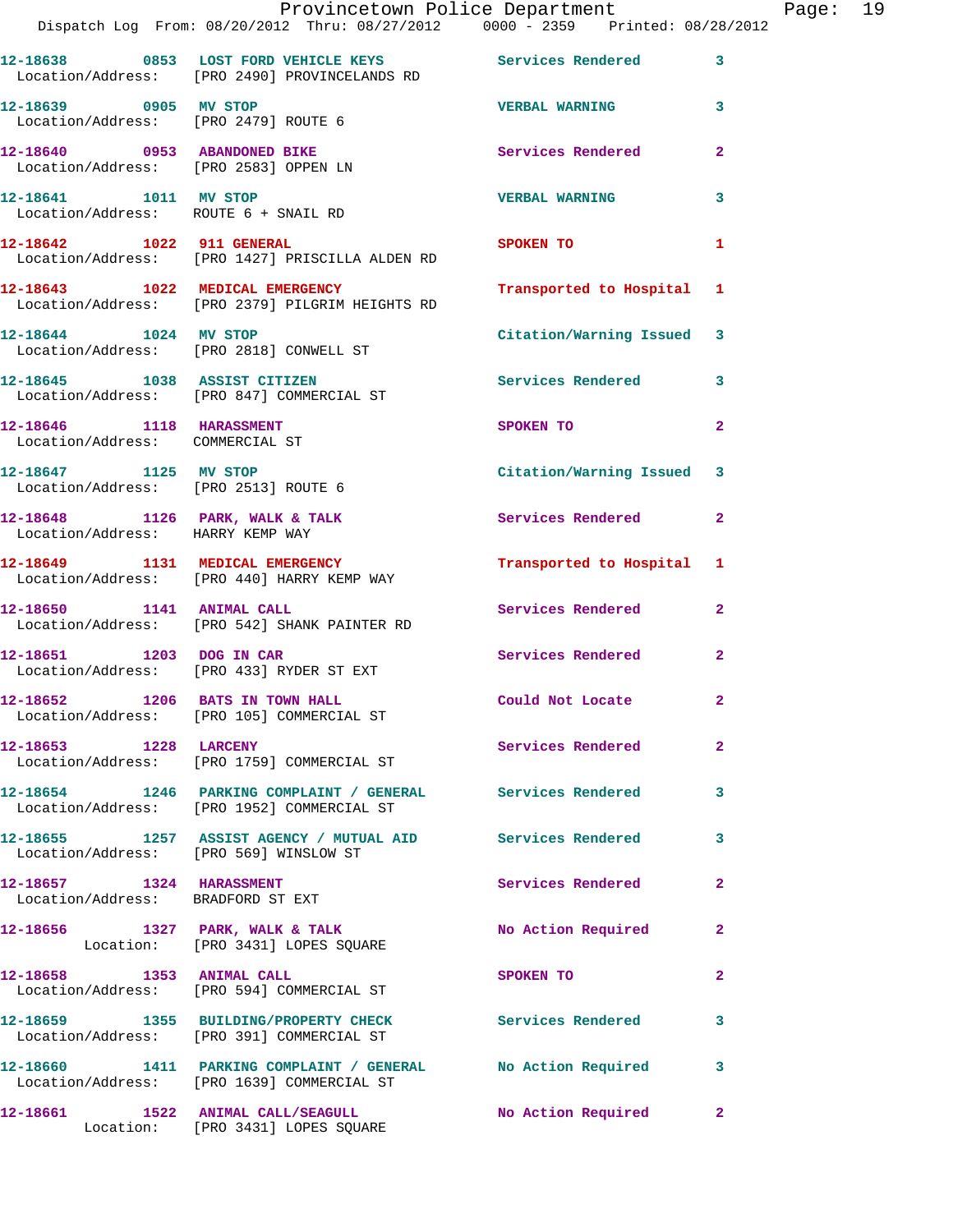|                                                               | 12-18662 1634 ASSIST AGENCY / MUTUAL AID SPOKEN TO<br>Location/Address: [PRO 399] COMMERCIAL ST                    |                            | $\mathbf{3}$   |
|---------------------------------------------------------------|--------------------------------------------------------------------------------------------------------------------|----------------------------|----------------|
| Location/Address: [PRO 3287] ROUTE 6                          | 12-18663 1642 BUILDING/PROPERTY CHECK                                                                              | BLDG/PROP Checked/Secure 3 |                |
|                                                               | 12-18664 1706 ASSIST AGENCY / MUTUAL AID Services Rendered 3<br>Location/Address: [PRO 216] COMMERCIAL ST          |                            |                |
|                                                               | 12-18665 1714 BUILDING/PROPERTY CHECK<br>Location/Address: [PRO 3317] CEMETERY RD                                  | BLDG/PROP Checked/Secure 3 |                |
|                                                               | 12-18666 1715 BUILDING/PROPERTY CHECK<br>Location/Address: [PRO 3318] CEMETERY RD                                  | BLDG/PROP Checked/Secure 3 |                |
| Location/Address: [PRO 571] ALDEN ST                          | 12-18667 1733 BUILDING/PROPERTY CHECK BLDG/PROP Checked/Secure 3                                                   |                            |                |
|                                                               | 12-18668 1805 PROPERTY RETURNED<br>Location/Address: [PRO 2543] MACMILLAN WHARF                                    | No Action Required         | 3              |
| 12-18669 1845 INJURED BIRD                                    | Location/Address: [PRO 259] COMMERCIAL ST                                                                          | No Action Required         | $\mathbf{2}$   |
| 12-18670 1909 MV STOP                                         | Location/Address: [PRO 437] FREEMAN ST                                                                             | <b>VERBAL WARNING</b>      | 3              |
|                                                               | 12-18671 1937 BUILDING CHECK; ALL IN ORDER BLDG/PROP Checked/Secure 3<br>Location/Address: [PRO 105] COMMERCIAL ST |                            |                |
|                                                               | 12-18672 1938 BUILDING CHECK; ALL IN ORDER BLDG/PROP Checked/Secure 3<br>Location/Address: [PRO 2577] BRADFORD ST  |                            |                |
|                                                               | 12-18673 1941 BUILDING CHECK; ALL IN ORDER BLDG/PROP Checked/Secure 3<br>Location/Address: [PRO 175] COMMERCIAL ST |                            |                |
| 12-18675 1959 MV STOP<br>Location/Address: ROUTE 6 + SNAIL RD |                                                                                                                    | <b>VERBAL WARNING</b>      | 3              |
| 12-18676 2002 TRESPASS                                        | Location/Address: [PRO 433] RYDER ST EXT                                                                           | SPOKEN TO                  | $\mathbf{2}$   |
| 12-18677 2007 COMPLAINT                                       | Location/Address: [PRO 105] COMMERCIAL ST                                                                          | No Action Required 3       |                |
| Location/Address: [PRO 444] HIGH POLE                         | 12-18678 2016 BUILDING/PROPERTY CHECK BLDG/PROP Checked/Secure 3                                                   |                            |                |
|                                                               |                                                                                                                    |                            | 3              |
| 12-18680 2019 MV STOP                                         | Location: [PRO 3431] LOPES SQUARE                                                                                  | <b>VERBAL WARNING</b>      | 3              |
| 12-18682 2043 MV COMPLAINT<br>Location/Address: CONWELL ST    |                                                                                                                    | Could Not Locate           | $\overline{2}$ |
| 12-18683 2105 BAR CHECK                                       | Location/Address: [PRO 3633] COMMERCIAL ST                                                                         | LICENSING/NO ACTION        | $\mathbf{2}$   |
|                                                               | 12-18684 2105 RYDER ST BARRICADE IN EFFECT No Action Required<br>Location/Address: RYDER ST + COMMERCIAL ST        |                            | $\overline{2}$ |
| 12-18685 2109 MV STOP                                         | Location/Address: SHANK PAINTER RD + BRADFORD ST                                                                   | <b>VERBAL WARNING</b>      | 3              |
| 12-18686 2117 MV STOP<br>Location/Address: ROUTE 6            |                                                                                                                    | Citation/Warning Issued 3  |                |
| 12-18687 2120 NOISE COMPLAINT                                 |                                                                                                                    | Services Rendered 3        |                |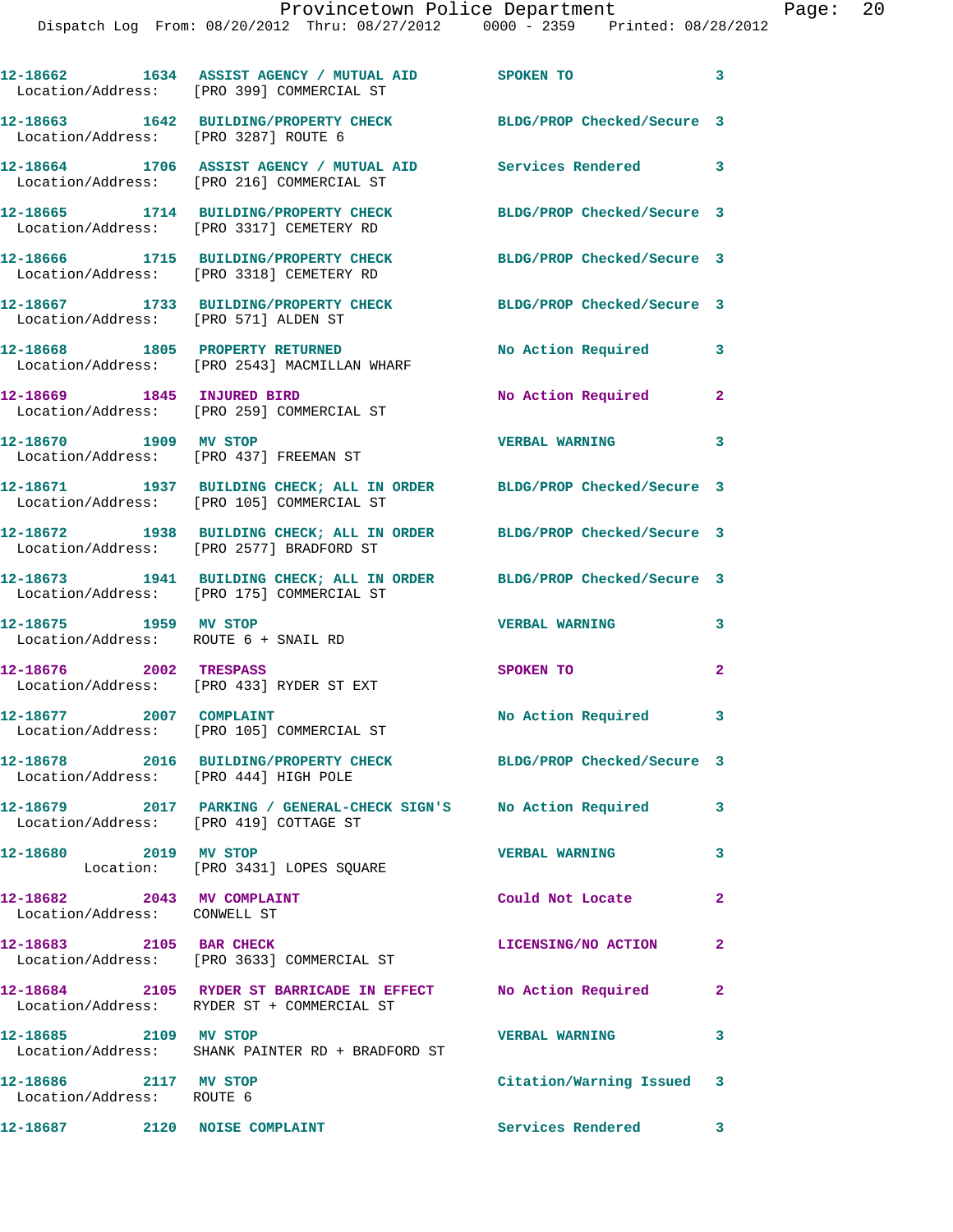|                                                                         | Provincetown Police Department<br>Dispatch Log From: 08/20/2012 Thru: 08/27/2012 0000 - 2359 Printed: 08/28/2012    |                            |   |
|-------------------------------------------------------------------------|---------------------------------------------------------------------------------------------------------------------|----------------------------|---|
|                                                                         | Location/Address: [PRO 3430] COMMERCIAL ST                                                                          |                            |   |
|                                                                         | 12-18688 2122 BUILDING/PROPERTY CHECK<br>Location/Address: [PRO 3292] COMMERCIAL ST                                 | BLDG/PROP Checked/Secure 3 |   |
| 12-18689 2129 MV STOP                                                   | Location/Address: ROUTE 6 + SNAIL RD                                                                                | <b>VERBAL WARNING</b>      | 3 |
|                                                                         | 12-18868 2130 ASSIST AGENCY / MUTUAL AID Services Rendered<br>Location/Address: [PRO 2704] COMMERCIAL ST            |                            | 3 |
| Location/Address: [PRO 655] CONANT ST                                   | 12-18690 2142 MEDICAL EMERGENCY Services Rendered                                                                   |                            | 1 |
| 12-18691 2155 MV STOP                                                   | Location/Address: ROUTE 6 + CONWELL ST                                                                              | <b>VERBAL WARNING</b>      | 3 |
| 12-18692 2156 MV STOP                                                   | Location: [PRO 3431] LOPES SQUARE                                                                                   | <b>VERBAL WARNING</b>      | 3 |
|                                                                         | 12-18693 2233 BUILDING/PROPERTY CHECK BLDG/PROP Checked/Secure 3<br>Location/Address: [PRO 519] RACE POINT RD       |                            |   |
|                                                                         | 12-18694 2237 BUILDING CHECK; ALL SECURE BLDG/PROP Checked/Secure 3<br>Location/Address: [PRO 2577] BRADFORD ST     |                            |   |
| 12-18695 2239 MV STOP                                                   | Location: [PRO 3431] LOPES SQUARE                                                                                   | <b>VERBAL WARNING</b>      | 3 |
| 12-18696 2315 MV STOP<br>Location/Address: RYDER ST                     |                                                                                                                     | <b>VERBAL WARNING</b>      | 3 |
|                                                                         | 12-18697 2319 BUILDING CHECK; ALL SECURE BLDG/PROP Checked/Secure 3<br>Location/Address: [PRO 545] SHANK PAINTER RD |                            |   |
|                                                                         | 12-18698 2328 HARASSMENT<br>Location/Address: [PRO 210] COMMERCIAL ST                                               | SPOKEN TO                  | 2 |
|                                                                         | 12-18699 2349 MV OBSERVANCE / ASSIGNMENT No Action Required<br>Location/Address: BRADFORD ST + RYDER ST             |                            | 3 |
| 12-18700 2350 MV STOP<br>Location/Address: [PRO 2539] RYDER ST          |                                                                                                                     | <b>VERBAL WARNING</b>      | 3 |
|                                                                         | 12-18701 2353 BUILDING/PROPERTY CHECK BLDG/PROP Checked/Secure 3<br>Location/Address: [PRO 2543] MACMILLAN          |                            |   |
|                                                                         | 12-18702 2358 BUILDING CHECK; ALL CLEAR<br>Location/Address: [PRO 105] COMMERCIAL ST                                | BLDG/PROP Checked/Secure 3 |   |
| 12-18703 2358 MV STUCK IN SAND                                          | Location/Address: [PRO 385] COMMERCIAL ST                                                                           | Services Rendered          | 2 |
| 12-18704 2359 MV STOP                                                   | Location/Address: WEBSTER AVE + BRADFORD ST                                                                         | Citation/Warning Issued    | 3 |
| For Date: $08/26/2012$ - Sunday                                         |                                                                                                                     |                            |   |
| 12-18705 0007 MV STOP                                                   | Location/Address: [PRO 536] SHANK PAINTER RD                                                                        | Citation/Warning Issued    | 3 |
| 12-18706 0010 MEDICAL EMERGENCY<br>Location/Address: [PRO 79] CARVER ST |                                                                                                                     | Transported to Hospital    | ı |
| 12-18707 0025 MV STOP                                                   | Location/Address: [PRO 3430] COMMERCIAL ST                                                                          | <b>VERBAL WARNING</b>      | 3 |
|                                                                         |                                                                                                                     |                            |   |

**12-18708 0028 MV STOP VERBAL WARNING 3**  Location/Address: [PRO 637] BRADFORD ST

Page:  $21$ <br> $12$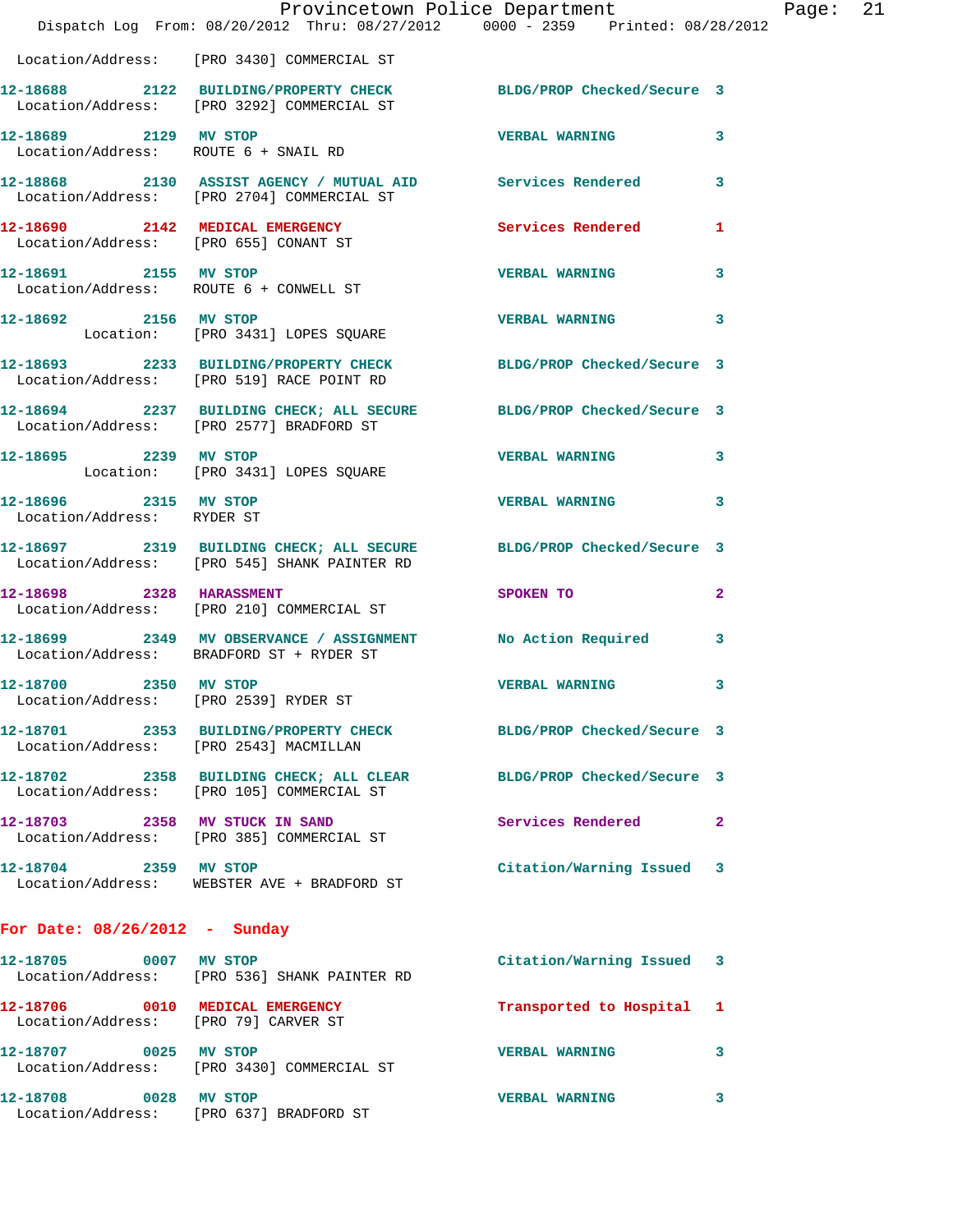**12-18710 0050 MV OBSERVANCE / ASSIGNMENT Services Rendered 3** 

Location/Address: [PRO 3287] ROUTE 6

Location/Address: [PRO 564] BAYBERRY

Location/Address: [PRO 519] RACE POINT RD

Location/Address: [PRO 2539] RYDER ST

**12-18728 1028 MV COMPLAINT SPOKEN TO 2**  Location/Address: ROUTE 6

12-18730 1055 MV COMPLAINT **12-18730** Services Rendered 2 Location/Address: KENDALL LN

 Location/Address: [PRO 2577] BRADFORD ST **12-18712 0100 PARK, WALK & TALK Services Rendered 2**  Location/Address: [PRO 2222] COMMERCIAL ST

**12-18713 0137 COMPLAINT SPOKEN TO 3**  Location/Address: [PRO 433] RYDER ST EXT

**12-18714 0152 BUILDING/PROPERTY CHECK BLDG/PROP Checked/Secure 3**  Location/Address: [PRO 3296] SHANKPAINTER RD

**12-18715 0152 BUILDING/PROPERTY CHECK BLDG/PROP Checked/Secure 3**  Location/Address: [PRO 105] COMMERCIAL ST

Location/Address: [PRO 2483] COMMERCIAL ST

Location/Address: [PRO 542] SHANK PAINTER RD

**12-18718 0257 MONUMENT DETAIL Services Rendered 3**  Location/Address: [PRO 444] HIGH POLE HILL

**12-18719 0455 BUILDING/PROPERTY CHECK BLDG/PROP Checked/Secure 3** 

**12-18720 0506 MV STOP VERBAL WARNING 3**  Location/Address: SHANK PAINTER RD + BRADFORD ST

**12-18721 0510 BUILDING/PROPERTY CHECK BLDG/PROP Checked/Secure 3** 

**12-18722 0531 BUILDING/PROPERTY CHECK BLDG/PROP Checked/Secure 3** 

12-18723 0608 COMPLAINT **Services Rendered** 3

**12-18724 0740 H/M ON/OFF DUTY Services Rendered 2**  Location/Address: [PRO 3259] MACMILLAN WHARF

**12-18725 0804 V.P. BIDEN DETAIL Services Rendered 3**  Location/Address: [PRO 444] HIGH POLE HILL

**12-18726 0842 LOST WALLET Services Rendered 3**  Location/Address: [PRO 542] SHANK PAINTER RD

**12-18727 0924 911 GENERAL/MISDIAL Services Rendered 1**  Location/Address: [PRO 768] BRADFORD ST

**12-18729 1047 POODLES IN VEHICLE No Action Required 2**  Location/Address: [PRO 526] RYDER ST EXT

**12-18731 1101 RESTRICTED AREA VIOLATION SPOKEN TO 2**  Location/Address: [PRO 516] RACE POINT RD

**12-18732 1105 PRIVATE TOW Vehicle Towed 3**  Location/Address: [PRO 419] COTTAGE ST

**12-18733 1112 MV STOP VERBAL WARNING 3**  Location/Address: STANDISH AVE + BRADFORD ST

**12-18716 0157 BUILDING/PROPERTY CHECK BLDG/PROP Checked/Secure 3 12-18717 0158 LOBBY TRAFFIC No Action Required 2 20**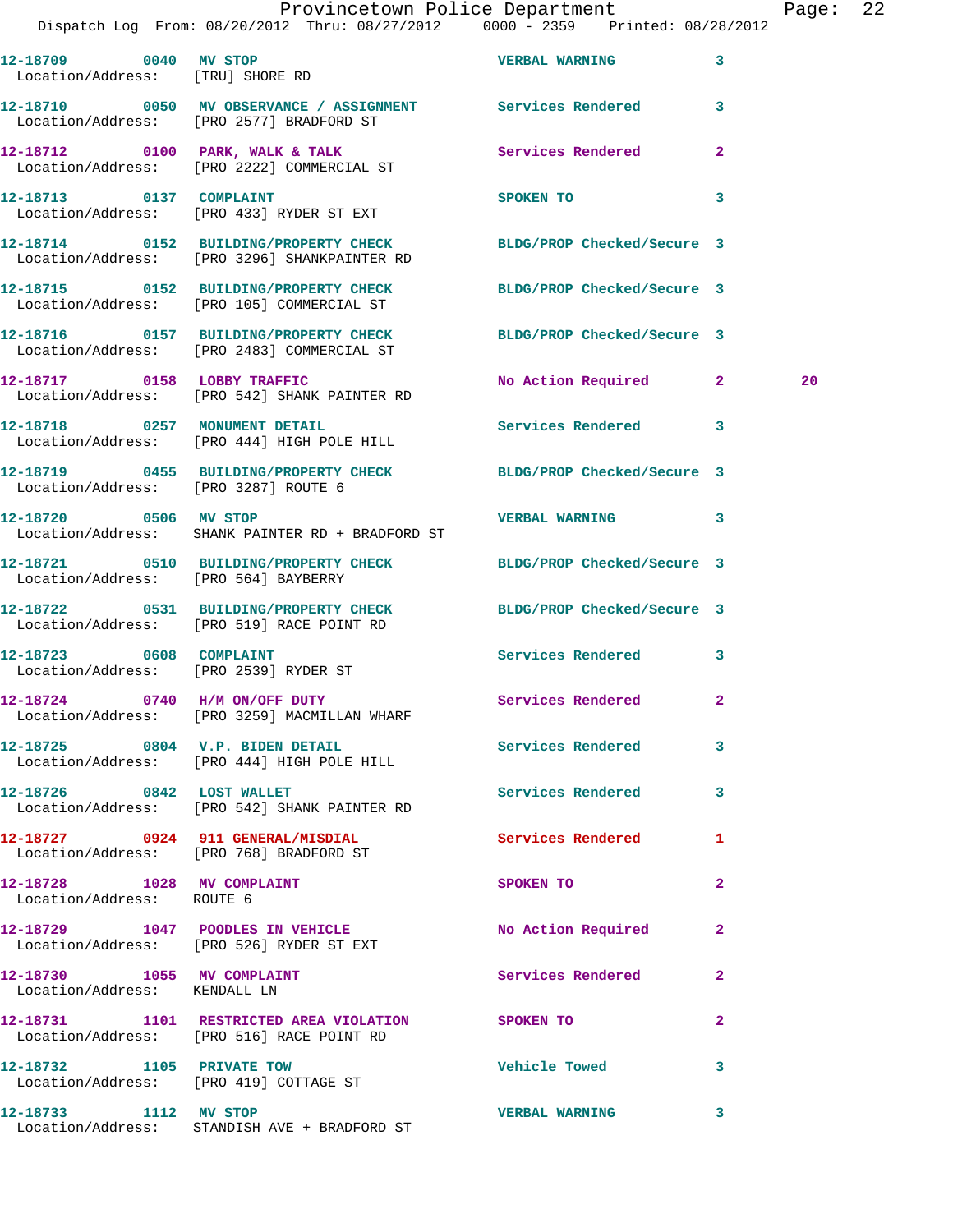| 12-18734 1118 DISTURBANCE             | Location/Address: [PRO 3259] MACMILLAN WHARF                                                                     | SPOKEN TO                  | $\mathbf{1}$   |
|---------------------------------------|------------------------------------------------------------------------------------------------------------------|----------------------------|----------------|
| Location/Address: COMMERCIAL ST       | 12-18735 1211 BIKE SAFETY CHECK POINT                                                                            | Services Rendered          | $\overline{2}$ |
|                                       | 12-18736 1213 POSSIBLE MISSING PERSON<br>Location/Address: [PRO 245] COMMERCIAL ST                               | <b>SPOKEN TO</b>           | $\mathbf{1}$   |
| 12-18737 1232 ANIMAL CALL             | Location/Address: [PRO 3296] SHANK PAINTER RD                                                                    | <b>GONE ON ARRIVAL</b>     | $\overline{a}$ |
| 12-18738 1234 GENERAL INFO            |                                                                                                                  | <b>Services Rendered</b>   | 3              |
| 12-18739 1247 COMPLAINT               | Location/Address: [PRO 1872] COMMERCIAL ST + WINTHROP ST                                                         | SPOKEN TO                  | 3              |
| Location/Address: [PRO 778] BROWNE ST | 12-18740 1253 PARKING COMPLAINT/DISABLED M/V Services Rendered                                                   |                            | 3              |
|                                       | 12-18741 1354 MEDICAL EMERGENCY<br>Location/Address: [PRO 145] COMMERCIAL ST                                     | Transported to Hospital 1  |                |
| 12-18742 1416 TRANSPORT               | Location/Address: [PRO 75] CAPTAIN BERTIE RD                                                                     | Services Rendered          | 3              |
|                                       | 12-18743 1454 MISSING PERSON-LOCATED<br>Location/Address: [PRO 526] RYDER ST EXT                                 | <b>SPOKEN TO</b>           | 1              |
| 12-18744 1500 MV DISABLED             | Location/Address: [PRO 208] COMMERCIAL ST                                                                        | No Action Required 2       |                |
|                                       | 12-18745 1500 MEDICAL EMERGENCY<br>Location/Address: [PRO 2543] MACMILLAN WHARF                                  | Transported to Hospital 1  |                |
|                                       | 12-18746 1550 BUILDING/PROPERTY CHECK<br>Location/Address: [PRO 2898] JEROME SMITH RD                            | BLDG/PROP Checked/Secure 3 |                |
|                                       | 12-18747 1552 MV OBSERVANCE / ASSIGNMENT<br>Location/Address: PRINCE ST + BRADFORD ST                            | BLDG/PROP Checked/Secure 3 |                |
| Location/Address: ROUTE 6             | 12-18748 1629 MV OBSERVANCE / ASSIGNMENT No Action Required 3                                                    |                            |                |
|                                       | 12-18750 1634 LOST JACKET/GLASSES/TOYOTA KEY No Action Required<br>Location/Address: [PRO 542] SHANK PAINTER RD  |                            | 3              |
| 12-18749 1639 MV STOP                 | Location/Address: [PRO 2818] CONWELL ST                                                                          | <b>VERBAL WARNING</b>      | 3              |
| 12-18751 1709 MV STOP                 | Location/Address: [PRO 3136] RACE POINT RD                                                                       | <b>VERBAL WARNING</b>      | 3              |
| 12-18752 1726 ASSIST CITIZEN          | Location/Address: RYDER ST + COMMERCIAL ST                                                                       | <b>Services Rendered</b>   | 3              |
|                                       | 12-18753 1733 BUILDING/PROPERTY CHECK<br>Location/Address: [PRO 2483] COMMERCIAL ST                              | BLDG/PROP Checked/Secure 3 |                |
|                                       | 12-18754 1848 MEDICAL EMERGENCY<br>Location/Address: [PRO 523] COMMERCIAL ST                                     | Transported to Hospital 1  |                |
|                                       | 12-18755 1859 BUILDING/PROPERTY CHECK<br>Location/Address: [PRO 488] MAYFLOWER ST                                | BLDG/PROP Checked/Secure 3 |                |
|                                       | 12-18756 1929 FOUND BLACK IPHONE/RETURNED No Action Required 3<br>Location/Address: [PRO 2927] COMMERCIAL ST     |                            |                |
|                                       | 12-18757 1946 BUILDING CHECK; ALL SECURE BLDG/PROP Checked/Secure 3<br>Location/Address: [PRO 306] COMMERCIAL ST |                            |                |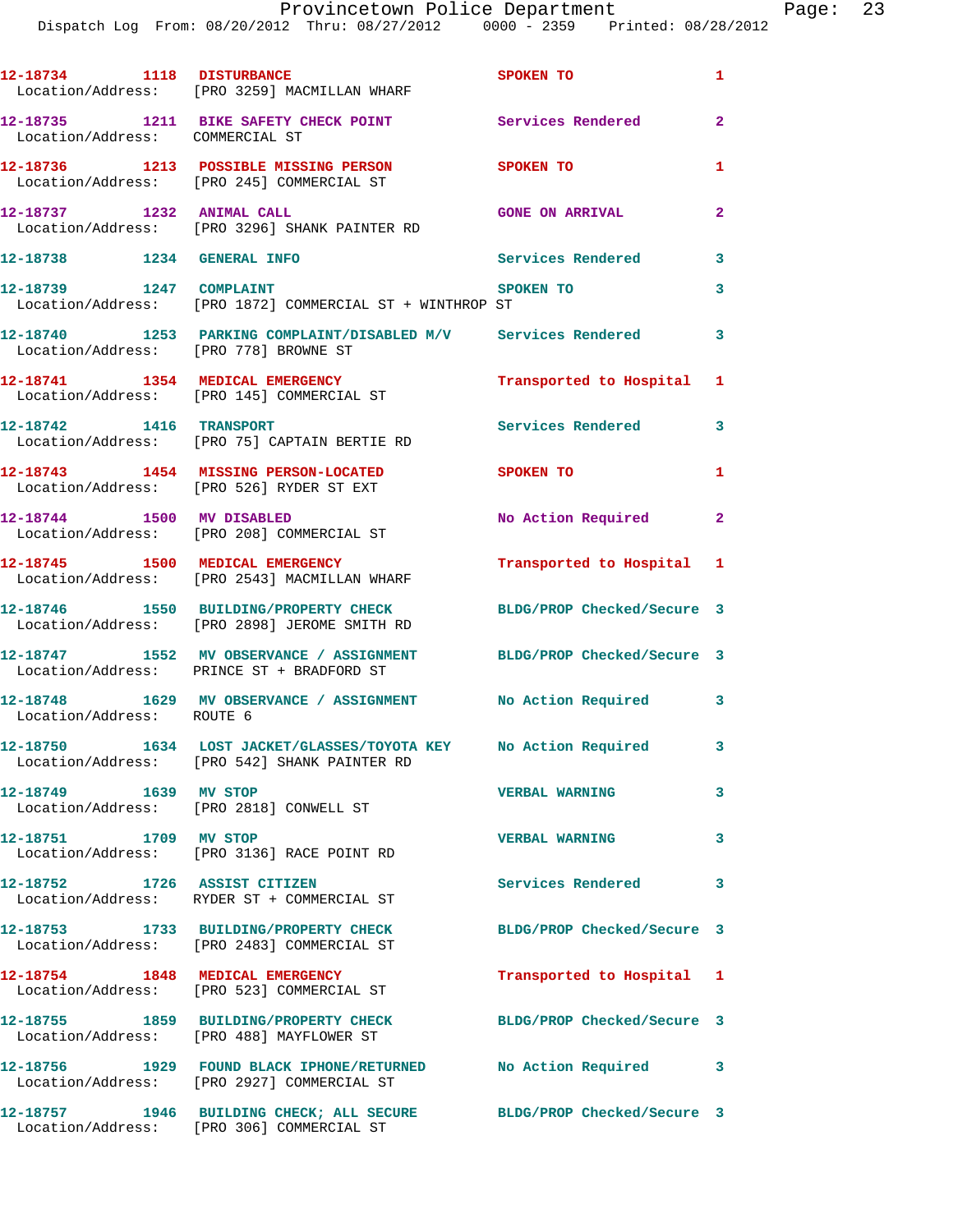|                                                                          | 12-18758 1951 BUILDING CHECK; ALL SECURE BLDG/PROP Checked/Secure 3<br>Location/Address: [PRO 175] COMMERCIAL ST    |                            |              |
|--------------------------------------------------------------------------|---------------------------------------------------------------------------------------------------------------------|----------------------------|--------------|
|                                                                          | 12-18759 2014 BUILDING CHECK; ALL CLEAR BLDG/PROP Checked/Secure 3<br>Location/Address: [PRO 105] COMMERCIAL ST     |                            |              |
|                                                                          | 12-18760 2015 MISSING PERSON<br>Location/Address: [PRO 2500] COMMERCIAL ST                                          | Services Rendered 1        |              |
| 12-18761 2017 MEDICAL EMERGENCY<br>Location/Address: [PRO 3222] ALDEN ST |                                                                                                                     | Transported to Hospital 1  |              |
| 12-18762 2026 MEDICAL EMERGENCY                                          | Location/Address: [PRO 3222] ALDEN ST                                                                               | Transported to Hospital 1  |              |
| Location/Address: [PRO 444] HIGH POLE                                    | 12-18763 2100 BUILDING/PROPERTY CHECK BLDG/PROP Checked/Secure 3                                                    |                            |              |
|                                                                          | 12-18764 2105 BUILDING CHECK; ALL SECURE BLDG/PROP Checked/Secure 3<br>Location/Address: [PRO 105] COMMERCIAL ST    |                            |              |
|                                                                          | 12-18767 2122 LOST WALLET<br>Location/Address: [PRO 542] SHANK PAINTER RD                                           | No Action Required 3       |              |
|                                                                          | 12-18768 2122 BUILDING CHECK; ALL IN ORDER BLDG/PROP Checked/Secure 3<br>Location/Address: [PRO 1638] COMMERCIAL ST |                            |              |
|                                                                          | 12-18765 2124 FOUND GOLD BRACELET<br>Location/Address: [PRO 542] SHANK PAINTER RD                                   | No Action Required 3       |              |
| Location/Address: [PRO 564] BAYBERRY                                     | 12-18766 2124 BUILDING/PROPERTY CHECK BLDG/PROP Checked/Secure 3                                                    |                            |              |
|                                                                          | 12-18769 2134 BUILDING/PROPERTY CHECK BLDG/PROP Checked/Secure 3<br>Location/Address: [PRO 2206] COMMERCIAL ST      |                            |              |
| 12-18770 2140 MV STOP<br>Location/Address: ROUTE 6                       |                                                                                                                     | <b>VERBAL WARNING</b>      | 3            |
| 12-18771 2142 MV STOP                                                    | Location: [PRO 3431] LOPES SQUARE                                                                                   | <b>VERBAL WARNING</b>      | 3            |
|                                                                          | 12-18772 2146 BUILDING CHECK; ALL SECURE BLDG/PROP Checked/Secure 3<br>Location/Address: [PRO 182] COMMERCIAL ST    |                            |              |
| Location/Address: [PRO 94] BRADFORD ST                                   | 12-18773 2200 ASSIST CITIZEN-LOCATE M/V                                                                             | <b>Services Rendered</b>   | 3            |
|                                                                          | 12-18774 2206 ANIMAL CALL-LOOSE DOG<br>Location/Address: [PRO 339] COMMERCIAL ST                                    | Could Not Locate 2         |              |
|                                                                          | 12-18775 2215 BUILDING CHECK; ALL IN ORDER BLDG/PROP Checked/Secure 3<br>Location/Address: [PRO 3292] COMMERCIAL ST |                            |              |
|                                                                          | 12-18776 2252 BUILDING/PROPERTY CHECK<br>Location/Address: [PRO 105] COMMERCIAL ST                                  | BLDG/PROP Checked/Secure 3 |              |
|                                                                          | 12-18777 2304 BY-LAW VIOLATION<br>Location/Address: [PRO 196] COMMERCIAL ST                                         | SPOKEN TO                  | $\mathbf{2}$ |
| Location/Address: [PRO 2543] MACMILLAN                                   | 12-18778 2313 BUILDING/PROPERTY CHECK BLDG/PROP Checked/Secure 3                                                    |                            |              |
|                                                                          | 12-18779 2325 MV OBSERVANCE / ASSIGNMENT Services Rendered<br>Location/Address: BRADFORD ST + STANDISH ST           |                            | 3            |
| 12-18780 2330 MV STOP                                                    | Location/Address: BRADFORD ST + JOHNSON ST                                                                          | <b>VERBAL WARNING</b>      | 3            |
|                                                                          |                                                                                                                     |                            |              |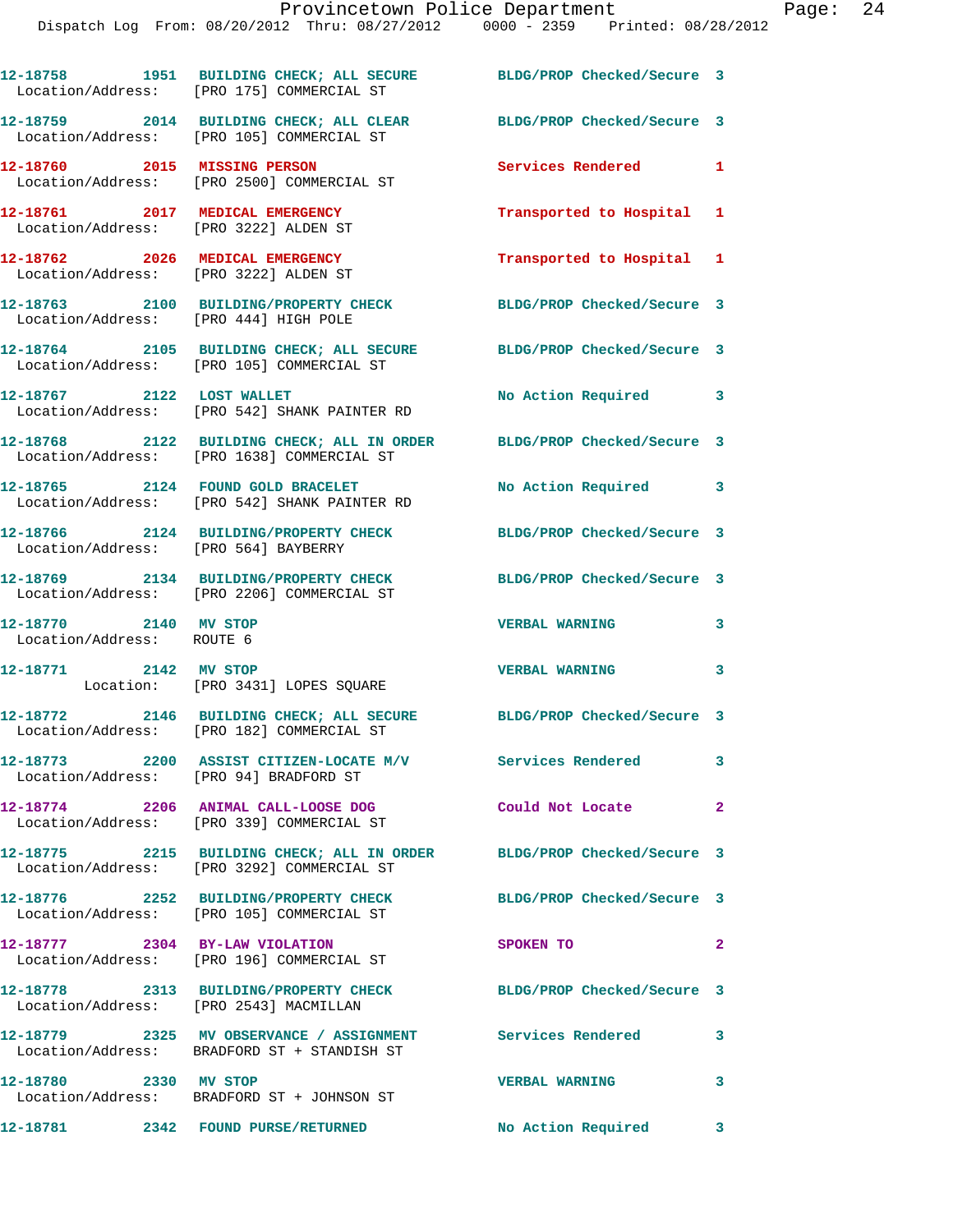|                                                            | Dispatch Log From: 08/20/2012 Thru: 08/27/2012 0000 - 2359 Printed: 08/28/2012                                  | Provincetown Police Department Page: 25 |              |    |  |
|------------------------------------------------------------|-----------------------------------------------------------------------------------------------------------------|-----------------------------------------|--------------|----|--|
|                                                            | Location/Address: [PRO 542] SHANK PAINTER RD                                                                    |                                         |              |    |  |
|                                                            | 12-18782 2346 ASSIST CITIZEN<br>Location/Address: [PRO 2169] COMMERCIAL ST                                      | Services Rendered 3                     |              |    |  |
| For Date: $08/27/2012$ - Monday                            |                                                                                                                 |                                         |              |    |  |
| Location/Address: COMMERCIAL ST                            | 12-18783 0009 NOISE COMPLAINT                                                                                   | SPOKEN TO 3                             |              |    |  |
|                                                            | 12-18784 0035 MEDICAL EMERGENCY<br>Location/Address: [PRO 1268] COMMERCIAL ST                                   | Transported to Hospital 1               |              | 1  |  |
| 12-18785 0108 DISTURBANCE<br>Refer To Arrest: 12-292-AR    | Location/Address: [PRO 399] COMMERCIAL ST                                                                       | Arrest(s) Made 1                        |              |    |  |
|                                                            | 12-18787 0204 FOUND BLUE/GREEN WINDBREAKER No Action Required 3<br>Location/Address: [PRO 2543] MACMILLAN WHARF |                                         |              |    |  |
| Location/Address: COMMERCIAL ST                            | 12-18788 0222 NOISE COMPLAINT                                                                                   | <b>VERBAL WARNING</b>                   | 3            |    |  |
|                                                            | 12-18789 0316 NOISE COMPLAINT<br>Location/Address: [PRO 1237] MILLER HILL RD                                    | No Action Required 3                    |              |    |  |
|                                                            | 12-18790 0331 LOBBY TRAFFIC<br>Location/Address: [PRO 542] SHANK PAINTER RD                                     | Services Rendered 2                     |              | 33 |  |
|                                                            | 12-18791 0654 SUSPICIOUS ACTIVITY Services Rendered<br>Location/Address: [PRO 2521] ROUTE 6                     |                                         | $\mathbf{2}$ |    |  |
|                                                            | 12-18792 0712 H/M ON/OFF DUTY<br>Location/Address: [PRO 3259] MACMILLAN WHARF                                   | Services Rendered                       | $\mathbf{2}$ |    |  |
|                                                            | 12-18793 0745 B & E BURGLARY<br>Location/Address: [PRO 768] BRADFORD ST                                         | Services Rendered                       | $\mathbf{2}$ |    |  |
| Location/Address: SHANKPAINTER RD                          | 12-18794 0906 MEDICAL EMERGENCY <b>STATENT REFUSAL</b>                                                          |                                         | 1            |    |  |
|                                                            | 12-18795 0915 MV OBSERVANCE / ASSIGNMENT<br>Location/Address: [PRO 3257] SHANKPAINTER RD                        | <b>Services Rendered</b>                | 3            |    |  |
| 12-18796 0920 MV STOP                                      | Location/Address: [PRO 3296] SHANK PAINTER RD                                                                   | <b>VERBAL WARNING</b>                   | 3            |    |  |
|                                                            | 12-18797 0922 STREET SWEEP TOW<br>Location/Address: [PRO 1554] COMMERCIAL ST                                    | <b>Vehicle Towed Example 10</b>         | 3            |    |  |
| Refer To Accident: 12-66-AC                                | 12-18798 0933 MV VS FENCE<br>Location/Address: [PRO 1004] NELSON AVE                                            | Services Rendered                       | 1            |    |  |
| 12-18799 0942 MV STOP                                      | Location/Address: [PRO 3157] MEADOW RD                                                                          | <b>VERBAL WARNING</b>                   | 3            |    |  |
| 12-18800 0945 MV STOP<br>Location/Address: SHANKPAINTER RD |                                                                                                                 | <b>VERBAL WARNING</b>                   | 3            |    |  |
|                                                            | 12-18802 1040 LOST BLUE SUNGLASSES Services Rendered 3<br>Location/Address: [PRO 542] SHANK PAINTER RD          |                                         |              |    |  |
|                                                            | 12-18803 1050 BUILDING/PROPERTY CHECK BLDG/PROP Checked/Secure 3<br>Location/Address: [PRO 2206] COMMERCIAL ST  |                                         |              |    |  |
|                                                            | 12-18804 1052 B & E BURGLARY<br>Location/Address: [PRO 2543] MACMILLAN WHARF                                    | Investigated                            | $\mathbf{2}$ |    |  |
|                                                            | 12-18805 1057 FOUND WALLET/RETURNED Services Rendered 3                                                         |                                         |              |    |  |
|                                                            |                                                                                                                 |                                         |              |    |  |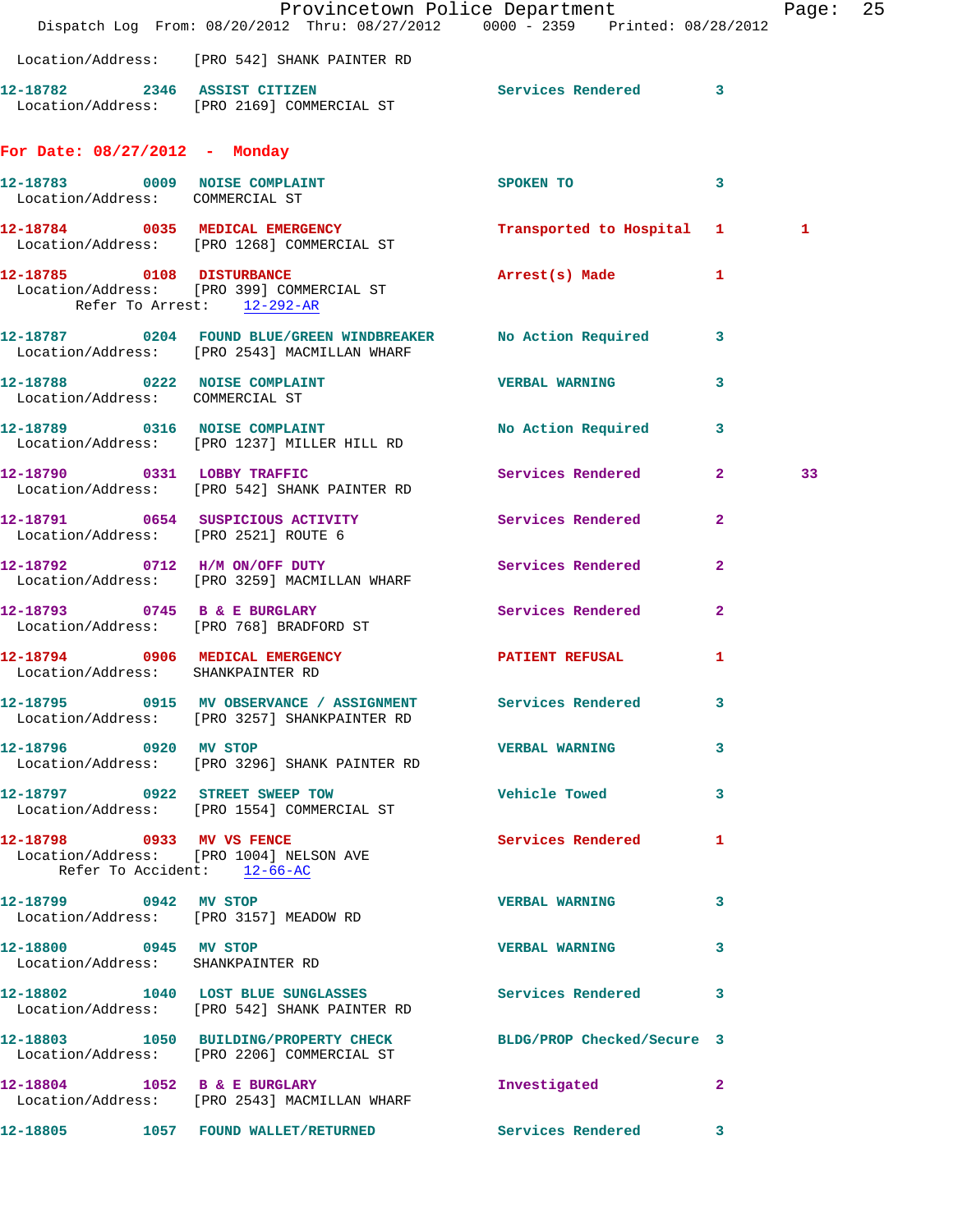|                                                               | Dispatch Log From: $08/20/2012$ Thru: $08/27/2012$ 0000 - 2359 Printed: $08/28/2012$                                | Provincetown Police Department Page: 26 |                |   |  |
|---------------------------------------------------------------|---------------------------------------------------------------------------------------------------------------------|-----------------------------------------|----------------|---|--|
|                                                               | Location/Address: [PRO 2577] BRADFORD ST                                                                            |                                         |                |   |  |
| 12-18806 1113 MV STOP<br>Location/Address: BRADFORD ST        |                                                                                                                     | VERBAL WARNING 3                        |                |   |  |
|                                                               | 12-18807 1125 SHOPLIFTING<br>Location/Address: [PRO 2989] COMMERCIAL ST                                             | SPOKEN TO                               | $\mathbf{3}$   |   |  |
| Refer To Accident: 12-67-AC                                   | 12-18808 1139 MV ACCIDENT<br>Location/Address: NICKERSON ST + BRADFORD ST                                           | Investigated 1                          |                |   |  |
|                                                               | 12-18809 1151 PARKING COMPLAINT / GENERAL Citation/Warning Issued 3<br>Location/Address: LOVETTS CT + COMMERCIAL ST |                                         |                |   |  |
| 12-18810 1208 MV STOP                                         | Location/Address: [PRO 2521] ROUTE 6                                                                                | <b>VERBAL WARNING 3</b>                 |                | 1 |  |
|                                                               | 12-18811 1216 FOLLOW UP<br>Location/Address: [PRO 182] COMMERCIAL ST                                                | Services Rendered                       | $\overline{2}$ |   |  |
|                                                               | 12-18812 1221 PARK, WALK & TALK<br>Location: [PRO 3431] LOPES SQUARE                                                | Services Rendered                       | $\mathbf{2}$   |   |  |
|                                                               | 12-18823 1230 BIKE SAFETY CHECK POINT Services Rendered 2<br>Location: [PRO 3431] LOPES SQUARE                      |                                         |                |   |  |
| 12-18813 1236 MV STOP<br>Location/Address: CENTER ST          |                                                                                                                     | <b>VERBAL WARNING</b>                   | $\mathbf{3}$   |   |  |
|                                                               | 12-18814 1237 MEDICAL EMERGENCY<br>Location/Address: [PRO 440] HARRY KEMP WAY                                       | Transported to Hospital 1               |                |   |  |
|                                                               | 12-18817 1311 MV COMPLAINT<br>Location/Address: [PRO 2818] CONWELL ST                                               | No Action Required 2                    |                |   |  |
| 12-18818 1344 MV HIT & RUN                                    | Location/Address: [PRO 1204] COMMERCIAL ST                                                                          | Services Rendered 2                     |                |   |  |
| 12-18819 1401 MV STOP<br>Location/Address: CONWAY ST          |                                                                                                                     | Citation/Warning Issued 3               |                |   |  |
|                                                               | 12-18820 1406 PARK, WALK & TALK<br>Location/Address: [PRO 16] BRADFORD ST                                           | Services Rendered 2                     |                |   |  |
|                                                               | 12-18821 1420 PARK, WALK & TALK<br>Location: [PRO 3431] LOPES SQUARE                                                | SPOKEN TO                               | $\overline{2}$ |   |  |
|                                                               | 12-18822 1431 AIRCRAFT FLIGHT COVERAGE Services Rendered<br>Location/Address: [PRO 516] RACE POINT RD               |                                         | $\mathbf{2}$   |   |  |
|                                                               | 12-18824 1450 ANIMAL CALL<br>Location/Address: [PRO 63] BRADFORD ST EXT                                             | SPOKEN TO                               | $\overline{2}$ |   |  |
|                                                               | 12-18825 1505 DISORDERLY<br>Location/Address: [PRO 527] RYDER ST EXT                                                | Services Rendered 2                     |                |   |  |
|                                                               | 12-18826 1509 MV COMPLAINT<br>Location/Address: [PRO 2002] PLEASANT ST                                              | No Action Required                      | $\mathbf{2}$   |   |  |
| Location/Address: [PRO 2521] ROUTE 6                          | 12-18827 1537 MV OBSERVANCE / ASSIGNMENT Services Rendered 3                                                        |                                         |                |   |  |
| 12-18828 1541 MV STOP<br>Location/Address: [PRO 2521] ROUTE 6 |                                                                                                                     | No Action Required 3                    |                |   |  |
|                                                               | 12-18829 1547 MEDICAL EMERGENCY<br>Location/Address: [PRO 230] COMMERCIAL ST                                        | PATIENT REFUSAL 1                       |                |   |  |
|                                                               | 12-18830 1559 MEDICAL EMERGENCY 12-18830 PATIENT REFUSAL<br>Location/Address: [PRO 2227] BRADFORD ST                |                                         | $\mathbf{1}$   |   |  |